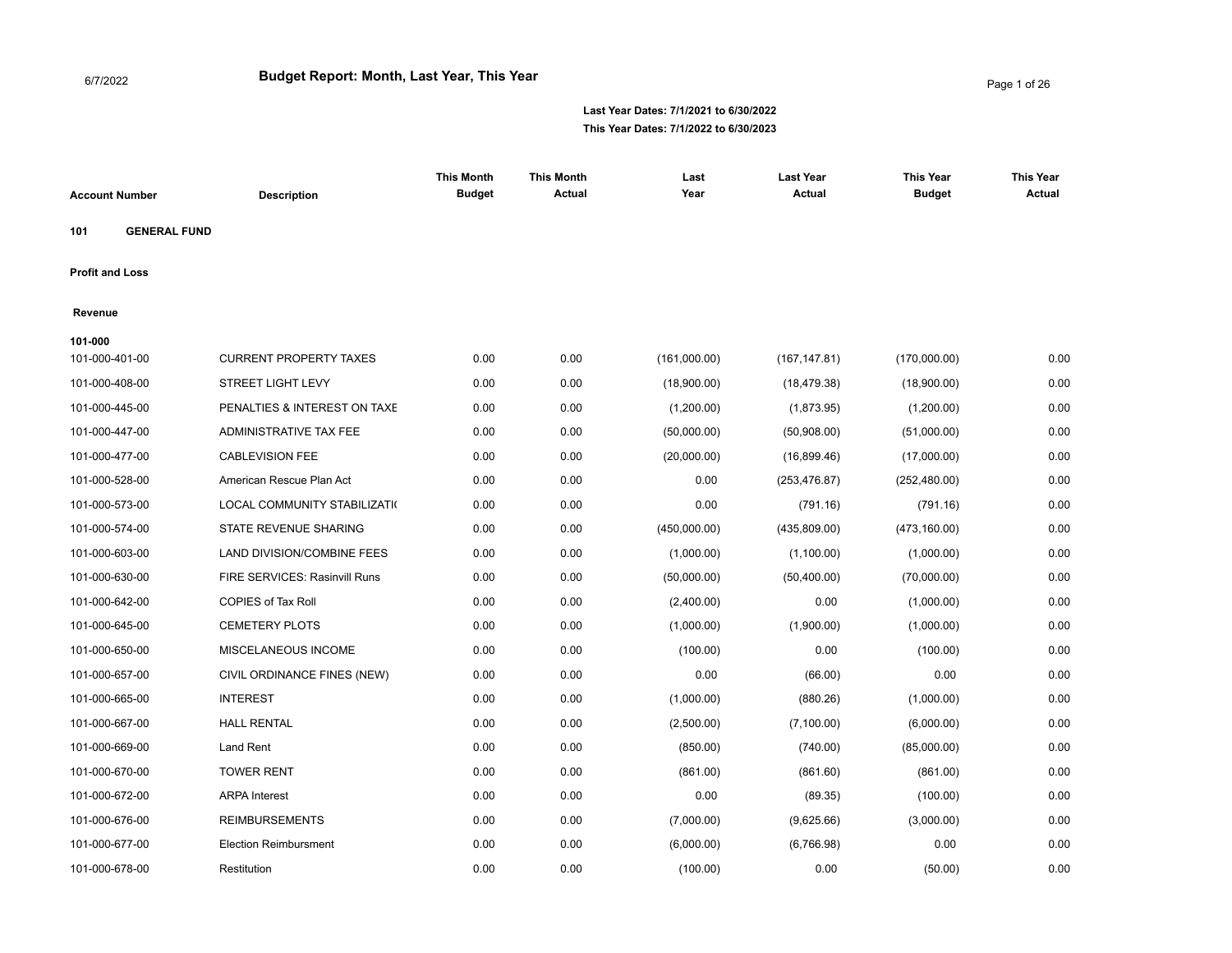Page 2 of 26

| <b>Account Number</b>              | <b>Description</b>                       | <b>This Month</b><br><b>Budget</b> | <b>This Month</b><br><b>Actual</b> | Last<br>Year  | <b>Last Year</b><br><b>Actual</b> | <b>This Year</b><br><b>Budget</b> | <b>This Year</b><br><b>Actual</b> |
|------------------------------------|------------------------------------------|------------------------------------|------------------------------------|---------------|-----------------------------------|-----------------------------------|-----------------------------------|
| 101-000-687-00                     | <b>REFUNDS/REBATES</b>                   | 0.00                               | 0.00                               | (50.00)       | (618.80)                          | (50.00)                           | 0.00                              |
| 101-000<br><b>Total</b><br>101-931 |                                          | 0.00                               | 0.00                               | (773,961.00)  | (1,025,534.28)                    | (1, 153, 692.16)                  | 0.00                              |
| 101-931-699-00                     | TRANSFER IN                              | 0.00                               | 0.00                               | 21,777.50     | (73,027.95)                       | 0.00                              | 0.00                              |
| 101-XXX                            |                                          |                                    |                                    |               |                                   |                                   |                                   |
| Revenue<br><b>Total</b>            |                                          | 0.00                               | 0.00                               | (752, 183.50) | (1,098,562.23)                    | (1, 153, 692.16)                  | 0.00                              |
|                                    |                                          |                                    |                                    |               |                                   |                                   |                                   |
| <b>Expense</b>                     |                                          |                                    |                                    |               |                                   |                                   |                                   |
| 101-000                            |                                          |                                    |                                    |               |                                   |                                   |                                   |
| 101-101<br>101-101-702-00          | <b>TRUSTEE SALARY</b><br><b>SALARIES</b> | 0.00                               | 0.00                               | 13,224.00     | 12,122.00                         | 13,776.00                         | 0.00                              |
|                                    |                                          |                                    |                                    |               |                                   |                                   |                                   |
| 101-101                            | <b>Total TRUSTEE SALARY</b>              | 0.00                               | 0.00                               | 13,224.00     | 12,122.00                         | 13,776.00                         | 0.00                              |
| 101-171                            | <b>SUPERVISOR</b>                        |                                    |                                    |               |                                   |                                   |                                   |
| 101-171-702-00                     | SUPERVISOR SALARY                        | 0.00                               | 0.00                               | 27,450.00     | 25,162.50                         | 28,595.00                         | 0.00                              |
| 101-171                            | <b>Total SUPERVISOR</b>                  | 0.00                               | 0.00                               | 27,450.00     | 25,162.50                         | 28,595.00                         | 0.00                              |
| 101-191                            | <b>ELECTIONS</b>                         |                                    |                                    |               |                                   |                                   |                                   |
| 101-201<br>101-201-801-00          | <b>AUDITOR FEE</b><br><b>AUDITOR FEE</b> | 0.00                               | 0.00                               | 13,500.00     | 13,500.00                         | 13,500.00                         | 0.00                              |
|                                    |                                          |                                    |                                    |               |                                   |                                   |                                   |
| 101-201                            | <b>Total AUDITOR FEE</b>                 | 0.00                               | 0.00                               | 13,500.00     | 13,500.00                         | 13,500.00                         | 0.00                              |
| 101-209                            | <b>ASSESSOR</b>                          |                                    |                                    |               |                                   |                                   |                                   |
| 101-209-702-00                     | ASSESSOR SALARY                          | 0.00                               | 0.00                               | 29,962.00     | 22,950.79                         | 30,000.00                         | 0.00                              |
| 101-209-702-01                     | <b>DEPUTY SALARY</b>                     | 0.00                               | 0.00                               | 20,000.00     | 17,762.93                         | 18,200.00                         | 0.00                              |
| 101-209-830-00                     | <b>DUES</b>                              | 0.00                               | 0.00                               | 250.00        | 110.00                            | 250.00                            | 0.00                              |
| 101-209-855-00                     | <b>EDUCATION</b>                         | 0.00                               | 0.00                               | 1,200.00      | 393.00                            | 1,200.00                          | 0.00                              |
| 101-209-860-00                     | <b>MILEAGE</b>                           | 0.00                               | 0.00                               | 500.00        | 225.68                            | 500.00                            | 0.00                              |
| 101-209-956-00                     | <b>MISCELLANEOUS</b>                     | 0.00                               | 0.00                               | 2,000.00      | 1,518.45                          | 2,000.00                          | 0.00                              |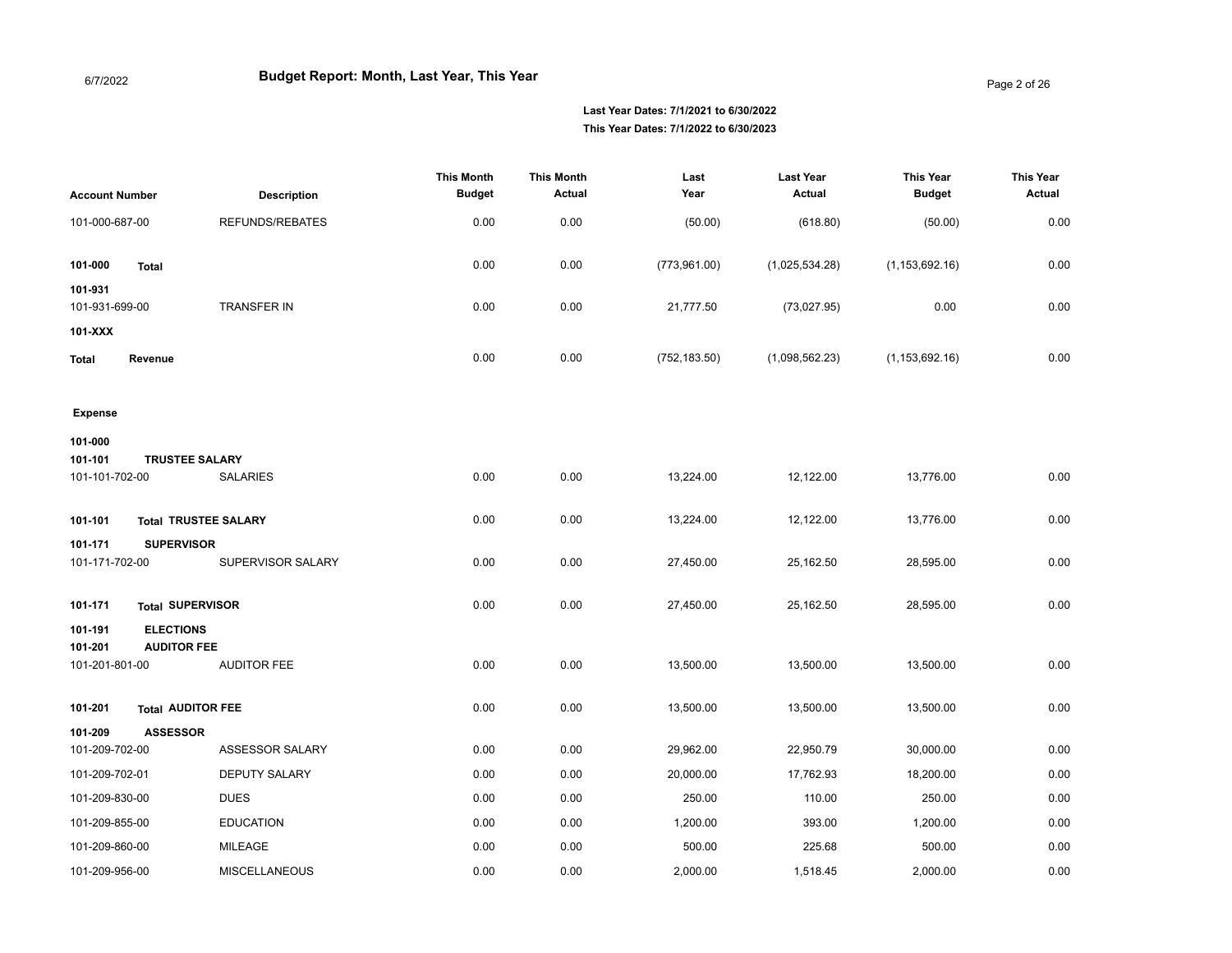| <b>Account Number</b>     | <b>Description</b>                           | <b>This Month</b><br><b>Budget</b> | <b>This Month</b><br><b>Actual</b> | Last<br>Year | <b>Last Year</b><br><b>Actual</b> | <b>This Year</b><br><b>Budget</b> | <b>This Year</b><br><b>Actual</b> |
|---------------------------|----------------------------------------------|------------------------------------|------------------------------------|--------------|-----------------------------------|-----------------------------------|-----------------------------------|
| 101-209-965-00            | SOFTWARE SUPPORT                             | 0.00                               | 0.00                               | 1,800.00     | 1,757.00                          | 1,800.00                          | 0.00                              |
| 101-209                   | <b>Total ASSESSOR</b>                        | 0.00                               | 0.00                               | 55,712.00    | 44,717.85                         | 53,950.00                         | 0.00                              |
| 101-210<br>101-210-801-00 | <b>ATTORNEY FEES</b><br><b>ATTORNEY FEES</b> | 0.00                               | 0.00                               | 5,000.00     | 780.00                            | 10,000.00                         | 0.00                              |
| 101-210                   | <b>Total ATTORNEY FEES</b>                   | 0.00                               | 0.00                               | 5,000.00     | 780.00                            | 10,000.00                         | 0.00                              |
| 101-215<br>101-215-702-00 | <b>CLERK</b><br><b>CLERK SALARY</b>          | 0.00                               | 0.00                               | 31,245.00    | 28,641.25                         | 28,595.00                         | 0.00                              |
| 101-215-702-01            | <b>DEPUTY SALARY</b>                         | 0.00                               | 0.00                               | 16,000.00    | 11,029.50                         | 16,500.00                         | 0.00                              |
| 101-215-725-00            | Payroll                                      | 0.00                               | 0.00                               | 0.00         | 0.00                              | 2,500.00                          | 0.00                              |
| 101-215-726-00            | <b>Budget</b>                                | 0.00                               | 0.00                               | 0.00         | 0.00                              | 1,896.00                          | 0.00                              |
| 101-215-965-00            | SOFTWARE SUPPORT                             | 0.00                               | 0.00                               | 2,500.00     | 0.00                              | 2,500.00                          | 0.00                              |
| 101-215                   | <b>Total CLERK</b>                           | 0.00                               | 0.00                               | 49,745.00    | 39,670.75                         | 51,991.00                         | 0.00                              |
| 101-247                   | <b>BOARD OF REVIEW</b>                       |                                    |                                    |              |                                   |                                   |                                   |
| 101-247-702-00            | <b>BOARD OF REVIEW SALARIES</b>              | 0.00                               | 0.00                               | 1,475.00     | 1,184.00                          | 1,500.00                          | 0.00                              |
| 101-247-727-00            | <b>SUPPLIES</b>                              | 0.00                               | 0.00                               | 125.00       | 115.04                            | 150.00                            | 0.00                              |
| 101-247-900-00            | <b>PUBLICATIONS</b>                          | 0.00                               | 0.00                               | 500.00       | 288.00                            | 500.00                            | 0.00                              |
| 101-247                   | <b>Total BOARD OF REVIEW</b>                 | 0.00                               | 0.00                               | 2,100.00     | 1,587.04                          | 2,150.00                          | 0.00                              |
| 101-250                   | <b>ADMINISTRATION</b>                        |                                    |                                    |              |                                   |                                   |                                   |
| 101-250-727-00            | <b>SUPPLIES</b>                              | 0.00                               | 0.00                               | 3,500.00     | 2,562.29                          | 3,500.00                          | 0.00                              |
| 101-250-775-00            | <b>POSTAGE</b>                               | 0.00                               | 0.00                               | 4,200.00     | 1,166.24                          | 4,200.00                          | 0.00                              |
| 101-250-801-00            | PROFESSIONAL SERVICES                        | 0.00                               | 0.00                               | 10,000.00    | 6,254.90                          | 10,000.00                         | 0.00                              |
| 101-250-818-00            | Spring Clean Up                              | 0.00                               | 0.00                               | 5,500.00     | 0.00                              | 5,500.00                          | 0.00                              |
| 101-250-830-00            | <b>DUES</b>                                  | 0.00                               | 0.00                               | 4,000.00     | 130.00                            | 2,000.00                          | 0.00                              |
| 101-250-855-00            | EDUCATION/MEETINGS                           | 0.00                               | 0.00                               | 2,500.00     | 2,136.88                          | 3,000.00                          | 0.00                              |
| 101-250-860-00            | <b>MILEAGE</b>                               | 0.00                               | 0.00                               | 1,000.00     | 293.36                            | 500.00                            | 0.00                              |
| 101-250-900-00            | <b>PUBLICATIONS</b>                          | 0.00                               | 0.00                               | 2.000.00     | 1,307.88                          | 2,000.00                          | 0.00                              |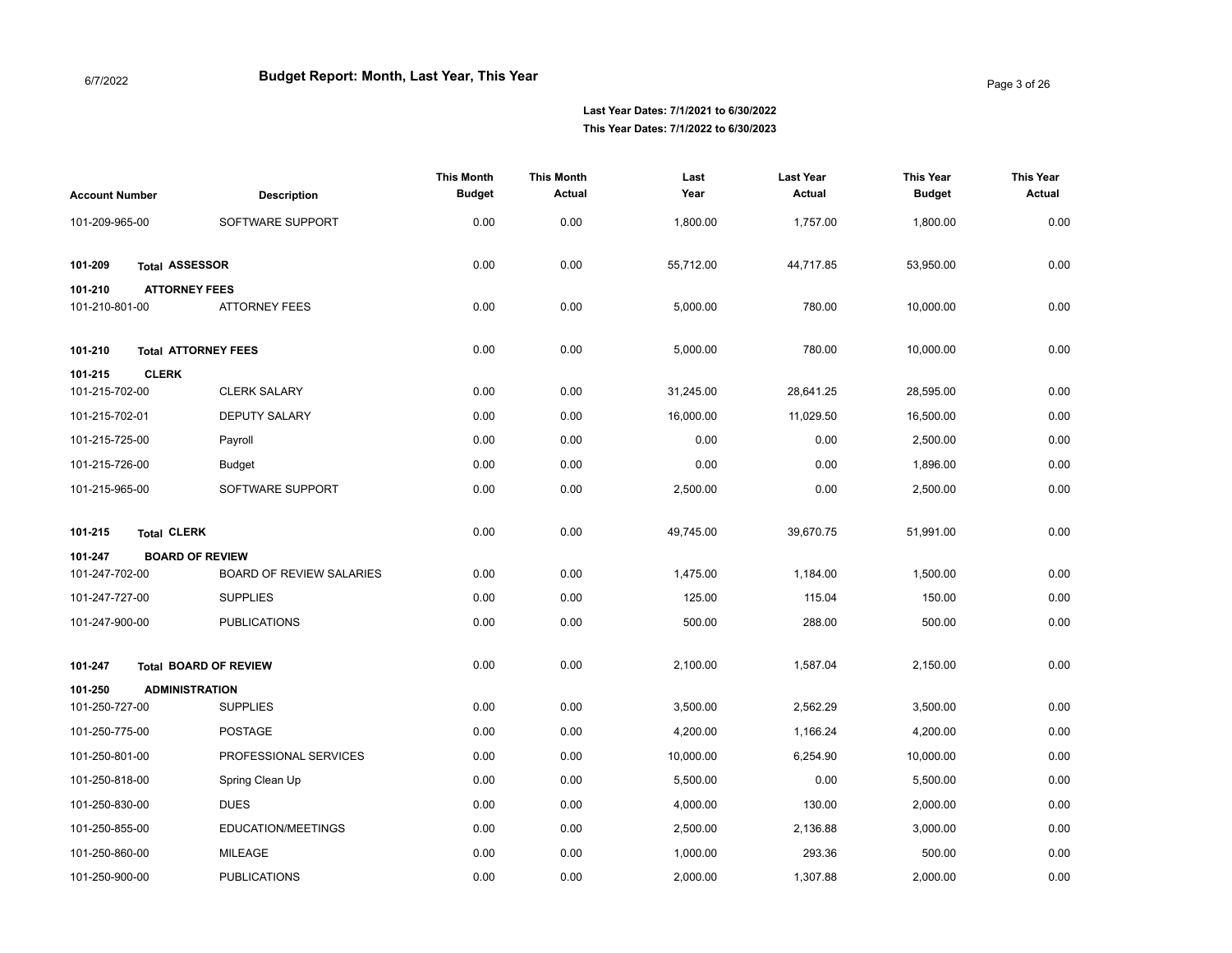| <b>Account Number</b>                         | <b>Description</b>            | <b>This Month</b><br><b>Budget</b> | <b>This Month</b><br>Actual | Last<br>Year          | <b>Last Year</b><br>Actual | <b>This Year</b><br><b>Budget</b> | <b>This Year</b><br>Actual |
|-----------------------------------------------|-------------------------------|------------------------------------|-----------------------------|-----------------------|----------------------------|-----------------------------------|----------------------------|
| 101-250-956-00                                | <b>MISCELLANEOUS</b>          | 0.00                               | 0.00                        | 12,500.00             | 12,447.12                  | 2,000.00                          | 0.00                       |
| 101-250-956-02                                | COPY MACHINE LEASE            | 0.00                               | 0.00                        | 2,500.00              | 303.41                     | 2,000.00                          | 0.00                       |
| 101-250-956-03                                | POSTAGE MACHINE LEASE         | 0.00                               | 0.00                        | 700.00                | 680.96                     | 850.00                            | 0.00                       |
| 101-250                                       | <b>Total ADMINISTRATION</b>   | 0.00                               | 0.00                        | 48,400.00             | 27,283.04                  | 35,550.00                         | 0.00                       |
| 101-253<br><b>TREASURER</b><br>101-253-702-00 | <b>TREASURER SALARY</b>       | 0.00                               | 0.00                        | 27,450.00             | 25,162.50                  | 28,595.00                         | 0.00                       |
| 101-253-702-01                                | <b>DEPUTY SALARY</b>          | 0.00                               | 0.00                        |                       |                            | 16,000.00                         | 0.00                       |
| 101-253-965-00                                | SOFTWARE SUPPORT              | 0.00                               | 0.00                        | 15,000.00<br>1,800.00 | 13,600.50<br>1,129.00      | 1,800.00                          | 0.00                       |
|                                               |                               |                                    |                             |                       |                            |                                   |                            |
| 101-253<br><b>Total TREASURER</b>             |                               | 0.00                               | 0.00                        | 44,250.00             | 39,892.00                  | 46,395.00                         | 0.00                       |
| 101-262<br><b>Elections</b>                   |                               |                                    |                             |                       |                            |                                   |                            |
| 101-262-702-00                                | <b>PAYROLL</b>                | 0.00                               | 0.00                        | 8,000.00              | 0.00                       | 9,700.00                          | 0.00                       |
| 101-262-727-00                                | <b>SUPPLIES</b>               | 0.00                               | 0.00                        | 5,074.43              | 209.35                     | 7,000.00                          | 0.00                       |
| 101-262-775-00                                | <b>POSTAGE</b>                | 0.00                               | 0.00                        | 1,500.00              | 0.00                       | 1,500.00                          | 0.00                       |
| 101-262-804-00                                | <b>Contracted Services</b>    | 0.00                               | 0.00                        | 1,400.00              | 1,365.00                   | 1,000.00                          | 0.00                       |
| 101-262-805-00                                | Food & Election Day Supplies  | 0.00                               | 0.00                        | 1,000.00              | 0.00                       | 1,000.00                          | 0.00                       |
| 101-262-860-00                                | <b>MILEAGE</b>                | 0.00                               | 0.00                        | 150.00                | 0.00                       | 150.00                            | 0.00                       |
| 101-262-900-00                                | <b>PUBLICATIONS</b>           | 0.00                               | 0.00                        | 300.00                | 0.00                       | 500.00                            | 0.00                       |
| 101-262-956-00                                | <b>MISCELLANEOUS</b>          | 0.00                               | 0.00                        | 100.00                | 0.00                       | 500.00                            | 0.00                       |
| 101-262<br><b>Total Elections</b>             |                               | 0.00                               | 0.00                        | 17,524.43             | 1,574.35                   | 21,350.00                         | 0.00                       |
| 101-263<br><b>School Elections</b>            |                               |                                    |                             |                       |                            |                                   |                            |
| 101-263-706-00                                | <b>School Election</b>        | 0.00                               | 0.00                        | 0.00                  | 0.00                       | 500.00                            | 0.00                       |
| 101-263-706-01                                | School Electon Inspector Fees | 0.00                               | 0.00                        | 2,500.00              | 2,438.40                   | 0.00                              | 0.00                       |
| 101-263-727-00                                | Forms & Supplies              | 0.00                               | 0.00                        | 1,850.27              | 1,850.27                   | 0.00                              | 0.00                       |
| 101-263-728-00                                | Postage                       | 0.00                               | 0.00                        | 1,500.00              | 1,000.00                   | 0.00                              | 0.00                       |
| 101-263-860-00                                | Mileage & Food                | 0.00                               | 0.00                        | 300.00                | 61.12                      | 0.00                              | 0.00                       |
| 101-263-900-00                                | <b>Publications</b>           | 0.00                               | 0.00                        | 725.30                | 725.30                     | 0.00                              | 0.00                       |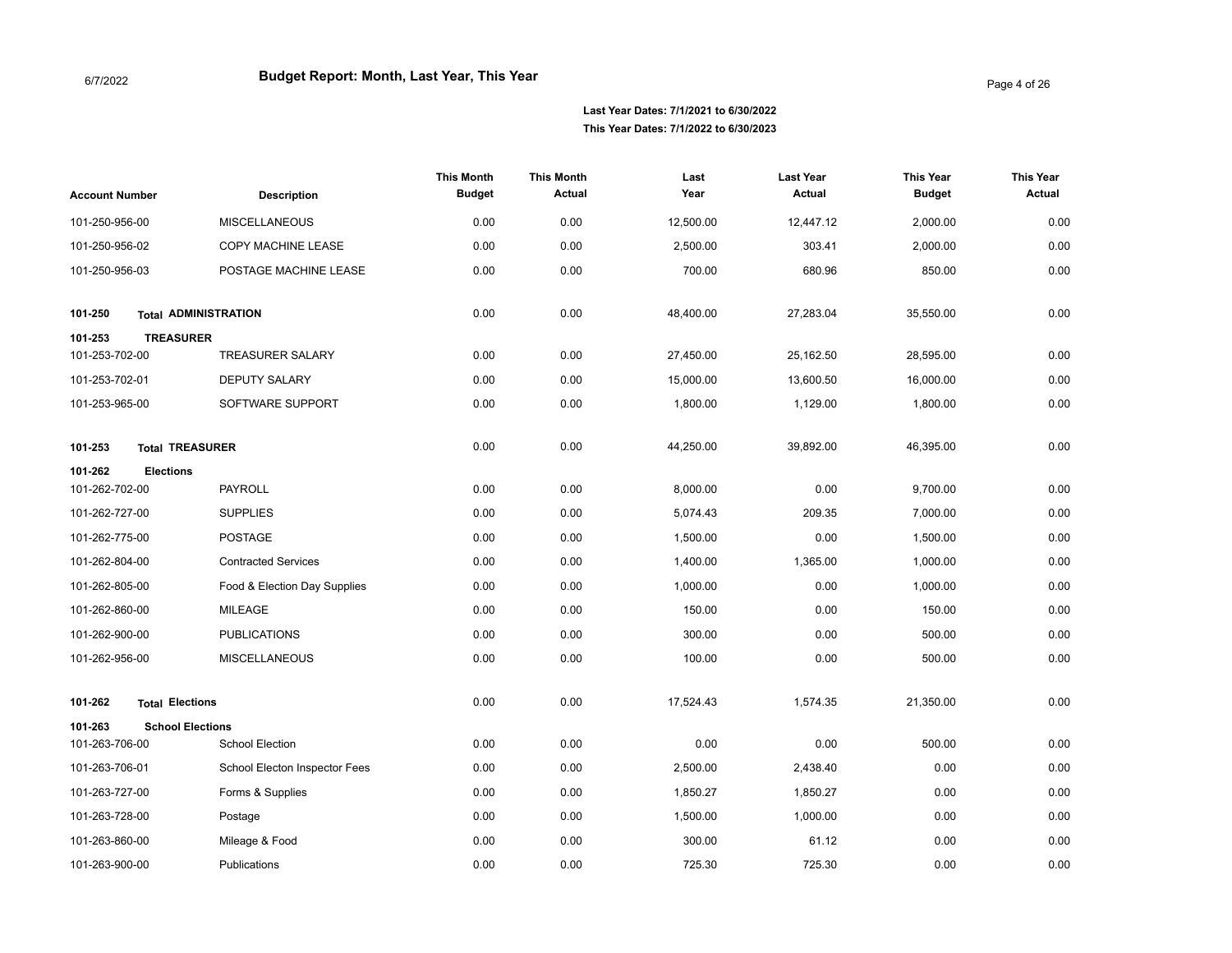| <b>Account Number</b>                   | <b>Description</b>                  | <b>This Month</b><br><b>Budget</b> | <b>This Month</b><br>Actual | Last<br>Year | <b>Last Year</b><br>Actual | <b>This Year</b><br><b>Budget</b> | <b>This Year</b><br><b>Actual</b> |
|-----------------------------------------|-------------------------------------|------------------------------------|-----------------------------|--------------|----------------------------|-----------------------------------|-----------------------------------|
| 101-263                                 | <b>Total School Elections</b>       | 0.00                               | 0.00                        | 6,875.57     | 6,075.09                   | 500.00                            | 0.00                              |
| 101-265                                 | <b>BUILDING &amp; GROUNDS</b>       |                                    |                             |              |                            |                                   |                                   |
| 101-265-727-00                          | <b>SUPPLIES</b>                     | 0.00                               | 0.00                        | 1,500.00     | 772.57                     | 1,500.00                          | 0.00                              |
| 101-265-801-00                          | PROFESSIONAL SERVICES (JANI)        | 0.00                               | 0.00                        | 5,000.00     | 5,395.00                   | 6,760.00                          | 0.00                              |
| 101-265-802-00                          | <b>COMMUNITY ROOM CUSTODIAN</b>     | 0.00                               | 0.00                        | 3,000.00     | 3,410.00                   | 4,000.00                          | 0.00                              |
| 101-265-920-00                          | <b>UTILITIES</b>                    | 0.00                               | 0.00                        | 20,000.00    | 17,234.48                  | 22,000.00                         | 0.00                              |
| 101-265-930-00                          | <b>REPAIRS &amp; MAINTENANCE</b>    | 0.00                               | 0.00                        | 25,000.00    | 24,031.34                  | 25,000.00                         | 0.00                              |
| 101-265-935-00                          | <b>MOWING &amp; SNOW REMOVAL</b>    | 0.00                               | 0.00                        | 14,000.00    | 9,470.00                   | 14,000.00                         | 0.00                              |
| 101-265-956-00                          | <b>MISCELLANEOUS</b>                | 0.00                               | 0.00                        | 2,000.00     | 1,726.06                   | 2,000.00                          | 0.00                              |
| 101-265-970-00                          | <b>CAPITAL OUTLAY</b>               | 0.00                               | 0.00                        | 200.00       | 200.00                     | 10,000.00                         | 0.00                              |
| 101-265-971-00                          | Roof                                | 0.00                               | 0.00                        | 0.00         | 0.00                       | 10,000.00                         | 0.00                              |
| 101-265                                 | <b>Total BUILDING &amp; GROUNDS</b> | 0.00                               | 0.00                        | 70,700.00    | 62,239.45                  | 95,260.00                         | 0.00                              |
| 101-271<br><b>CEMETERIES</b><br>101-276 |                                     |                                    |                             |              |                            |                                   |                                   |
| 101-276-702-00                          | <b>SEXTON SALARY</b>                | 0.00                               | 0.00                        | 6,000.00     | 5,500.00                   | 6,000.00                          | 0.00                              |
| 101-276-900-00                          | <b>PUBLICATIONS</b>                 | 0.00                               | 0.00                        | 100.00       | 84.20                      | 100.00                            | 0.00                              |
| 101-276-920-00                          | <b>UTILITIES</b>                    | 0.00                               | 0.00                        | 275.00       | 149.00                     | 300.00                            | 0.00                              |
| 101-276-930-00                          | <b>REPAIRS AND MAINTENANCE</b>      | 0.00                               | 0.00                        | 1,500.00     | 0.00                       | 1,500.00                          | 0.00                              |
| 101-276-935-00                          | <b>Cemetery Mowing</b>              | 0.00                               | 0.00                        | 13,000.00    | 12,000.00                  | 13,000.00                         | 0.00                              |
| 101-276-956-00                          | <b>MISCELLANEOUS</b>                | 0.00                               | 0.00                        | 1,500.00     | 450.76                     | 500.00                            | 0.00                              |
| 101-276-965-00                          | <b>CEMETERY SOFTWARE SUPPOR</b>     | 0.00                               | 0.00                        | 780.00       | 780.00                     | 780.00                            | 0.00                              |
| 101-276                                 | <b>Total CEMETERIES</b>             | 0.00                               | 0.00                        | 23,155.00    | 18,963.96                  | 22,180.00                         | 0.00                              |
| 101-336                                 | <b>FIRE DEPARTMENT FUND</b>         |                                    |                             |              |                            |                                   |                                   |
| 101-336-702-00                          | FIRE CHIEF SALARY                   | 0.00                               | 0.00                        | 11,000.00    | 7,333.36                   | 24,000.00                         | 0.00                              |
| 101-336-702-01                          | <b>Assisstant Fire Chief</b>        | 0.00                               | 0.00                        | 2,500.00     | 2,291.63                   | 3,000.00                          | 0.00                              |
| 101-336-704-00                          | FIRE FIGHTER SALARIES               | 0.00                               | 0.00                        | 47,000.00    | 39,142.01                  | 52,000.00                         | 0.00                              |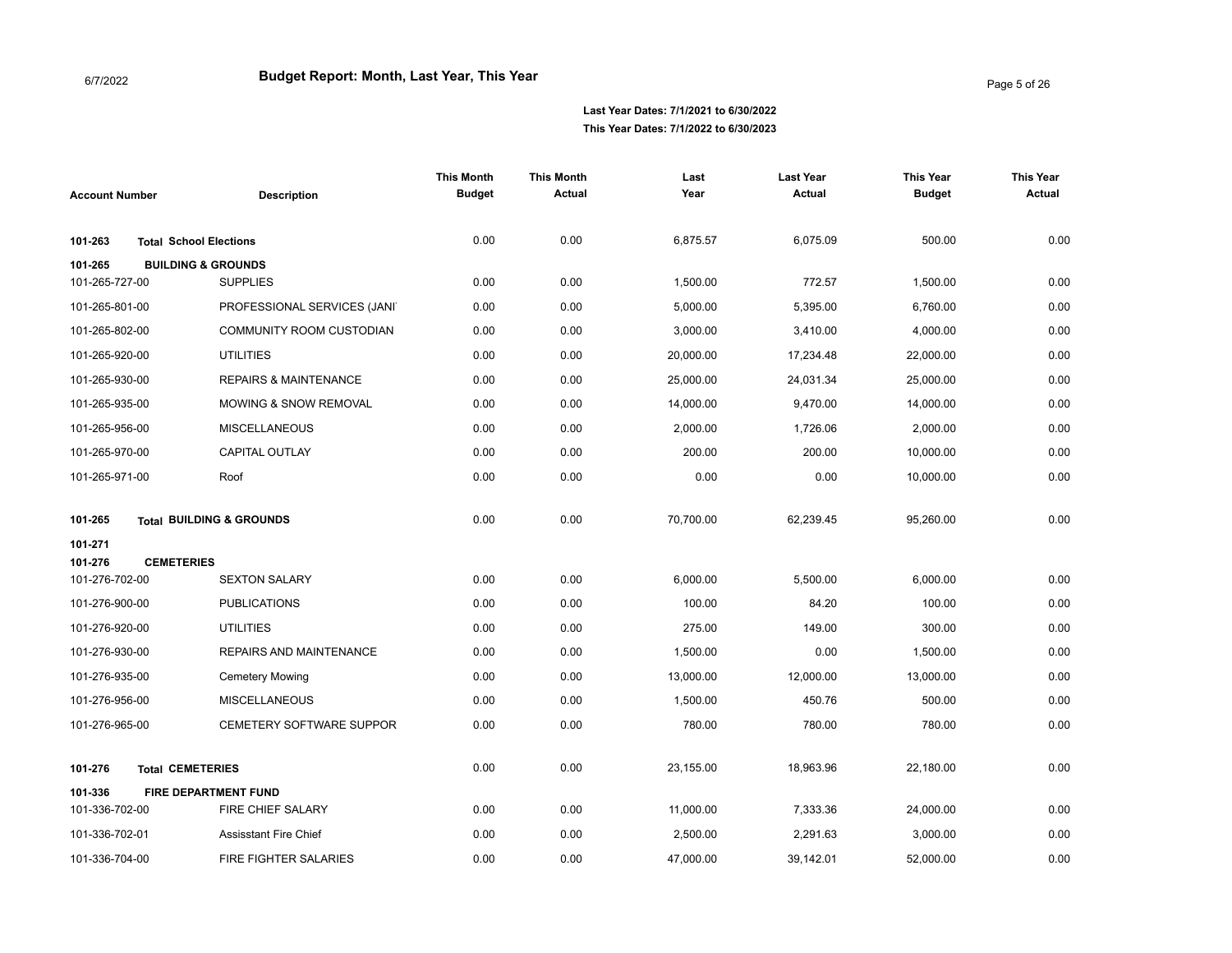| <b>Account Number</b> |                                   | <b>Description</b>             | <b>This Month</b><br><b>Budget</b> | <b>This Month</b><br>Actual | Last<br>Year | <b>Last Year</b><br>Actual | <b>This Year</b><br><b>Budget</b> | <b>This Year</b><br><b>Actual</b> |
|-----------------------|-----------------------------------|--------------------------------|------------------------------------|-----------------------------|--------------|----------------------------|-----------------------------------|-----------------------------------|
| 101-336-835-00        |                                   | <b>Station Coverage</b>        | 0.00                               | 0.00                        | 70,000.00    | 27,000.00                  | 75,000.00                         | 0.00                              |
| 101-336-880-00        |                                   | Rasinville Runs                | 0.00                               | 0.00                        | 25,000.00    | 0.00                       | 25,000.00                         | 0.00                              |
| 101-336               | <b>Total FIRE DEPARTMENT FUND</b> |                                | 0.00                               | 0.00                        | 155,500.00   | 75,767.00                  | 179,000.00                        | 0.00                              |
| 101-371               | <b>BLIGHT</b>                     |                                |                                    |                             |              |                            |                                   |                                   |
| 101-371-702-00        |                                   | <b>BLIGHT INSPECTOR SALARY</b> | 0.00                               | 0.00                        | 7,000.00     | 1,472.75                   | 7,000.00                          | 0.00                              |
| 101-371-727-00        |                                   | <b>SUPPLIES</b>                | 0.00                               | 0.00                        | 100.00       | 7.20                       | 100.00                            | 0.00                              |
| 101-371-860-00        |                                   | <b>MILEAGE</b>                 | 0.00                               | 0.00                        | 1,500.00     | 278.91                     | 1,000.00                          | 0.00                              |
| 101-371-956-00        |                                   | <b>MISCELLANEOUS</b>           | 0.00                               | 0.00                        | 500.00       | 466.90                     | 500.00                            | 0.00                              |
| 101-371               | <b>Total BLIGHT</b>               |                                | 0.00                               | 0.00                        | 9,100.00     | 2,225.76                   | 8,600.00                          | 0.00                              |
| 101-400               | <b>PLANNING COMMISSION</b>        |                                |                                    |                             |              |                            |                                   |                                   |
| 101-400-702-00        |                                   | <b>SALARIES</b>                | 0.00                               | 0.00                        | 2,800.00     | 2,121.40                   | 2,800.00                          | 0.00                              |
| 101-400-702-01        |                                   | PLANNING COORDINATOR           | 0.00                               | 0.00                        | 540.00       | 355.00                     | 540.00                            | 0.00                              |
| 101-400-702-02        |                                   | ZONING ADMISTRATOR /ENFORC     | 0.00                               | 0.00                        | 800.00       | 116.20                     | 800.00                            | 0.00                              |
| 101-400-818-00        |                                   | PROFESSIONAL SERVICES          | 0.00                               | 0.00                        | 3,200.00     | 2,320.00                   | 3,200.00                          | 0.00                              |
| 101-400               | <b>Total PLANNING COMMISSION</b>  |                                | 0.00                               | 0.00                        | 7,340.00     | 4,912.60                   | 7,340.00                          | 0.00                              |
| 101-410               | <b>ZONING BOARD APPEALS</b>       |                                |                                    |                             |              |                            |                                   |                                   |
| 101-410-702-00        |                                   | ZONING BOARD SALARY            | 0.00                               | 0.00                        | 500.00       | 65.00                      | 500.00                            | 0.00                              |
| 101-410               | <b>Total ZONING BOARD APPEALS</b> |                                | 0.00                               | 0.00                        | 500.00       | 65.00                      | 500.00                            | 0.00                              |
| 101-445               | <b>PROJECT COSTS DRAINS</b>       |                                |                                    |                             |              |                            |                                   |                                   |
| 101-445-950-00        |                                   | <b>Drain Projects</b>          | 0.00                               | 0.00                        | 0.00         | 0.00                       | 70,000.00                         | 0.00                              |
| 101-445-969-00        |                                   | At Large Drains                | 0.00                               | 0.00                        | 70,000.00    | 54,440.26                  | 25,000.00                         | 0.00                              |
| 101-445               | <b>Total PROJECT COSTS DRAINS</b> |                                | 0.00                               | 0.00                        | 70,000.00    | 54,440.26                  | 95,000.00                         | 0.00                              |
| 101-446               | <b>PROJECT COST ROADS</b>         |                                |                                    |                             |              |                            |                                   |                                   |
| 101-446-939-00        |                                   | <b>MOWING</b>                  | 0.00                               | 0.00                        | 18,500.00    | 18,500.00                  | 20,900.00                         | 0.00                              |
| 101-446-969-00        |                                   | PROJECT COSTS                  | 0.00                               | 0.00                        | 250,000.00   | 85,906.10                  | 708,315.00                        | 0.00                              |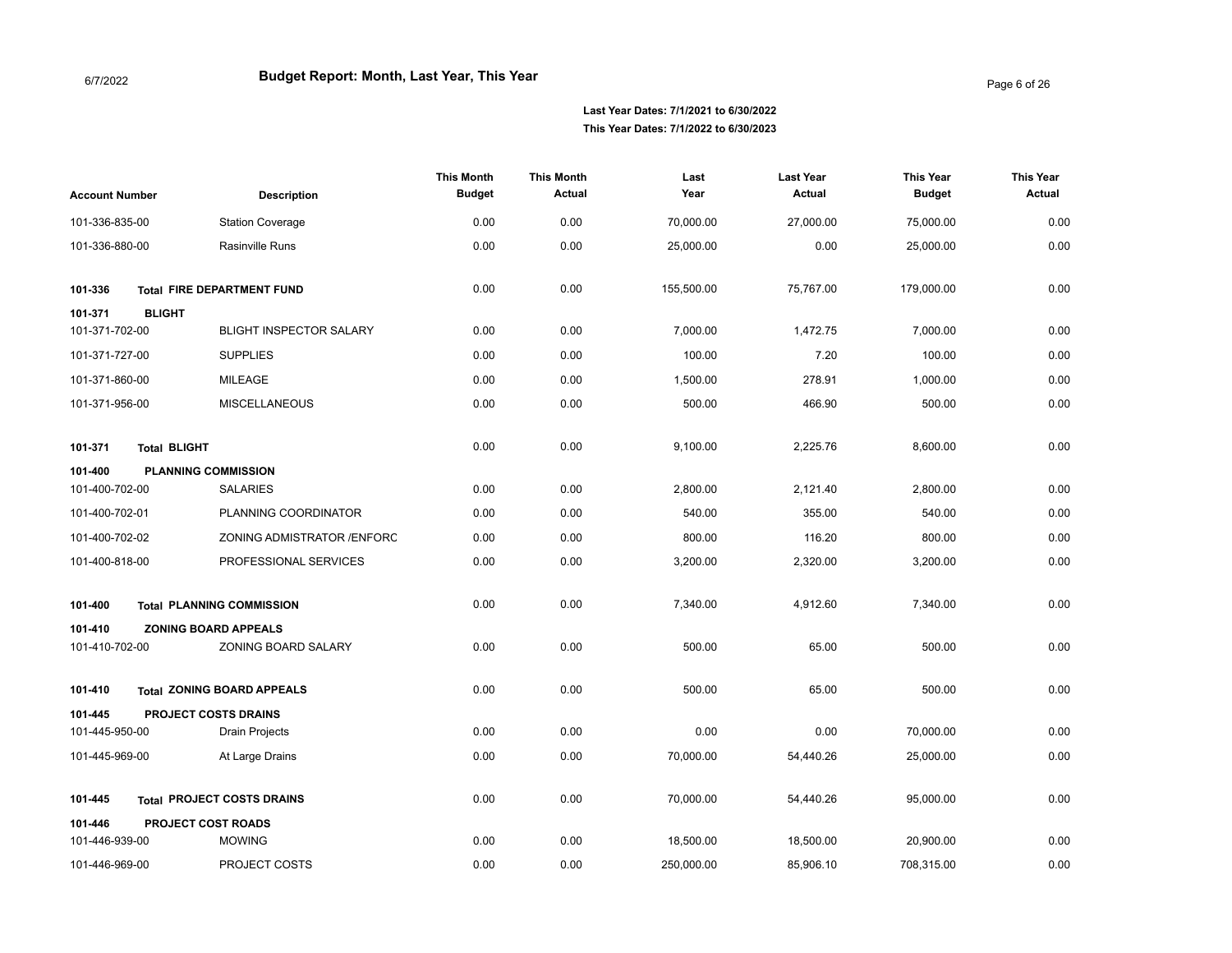|                           |                                                 |                                            | <b>This Month</b> | <b>This Month</b> | Last       | <b>Last Year</b> | <b>This Year</b> | <b>This Year</b> |
|---------------------------|-------------------------------------------------|--------------------------------------------|-------------------|-------------------|------------|------------------|------------------|------------------|
| <b>Account Number</b>     |                                                 | <b>Description</b>                         | <b>Budget</b>     | Actual            | Year       | Actual           | <b>Budget</b>    | <b>Actual</b>    |
|                           |                                                 |                                            |                   |                   |            |                  |                  |                  |
| 101-446                   |                                                 | <b>Total PROJECT COST ROADS</b>            | 0.00              | 0.00              | 268,500.00 | 104,406.10       | 729,215.00       | 0.00             |
| 101-448                   | <b>STREET LIGHTS</b>                            |                                            |                   |                   |            |                  |                  |                  |
| 101-448-920-00            |                                                 | <b>STREET LIGHTS</b>                       | 0.00              | 0.00              | 20,000.00  | 18,588.25        | 22,000.00        | 0.00             |
|                           |                                                 |                                            |                   |                   |            |                  |                  |                  |
| 101-448                   | <b>Total STREET LIGHTS</b>                      |                                            | 0.00              | 0.00              | 20,000.00  | 18,588.25        | 22,000.00        | 0.00             |
| 101-751<br>101-790        | <b>PARKS &amp; RECREATION</b><br><b>LIBRARY</b> |                                            |                   |                   |            |                  |                  |                  |
| 101-790-920-00            |                                                 | <b>UTILITIES</b>                           | 0.00              | 0.00              | 1,700.00   | 1,804.54         | 1,900.00         | 0.00             |
| 101-790-956-00            |                                                 | <b>LIBRARY MISCELLANEOUS</b>               | 0.00              | 0.00              | 634.66     | 634.66           | 500.00           | 0.00             |
|                           |                                                 |                                            |                   |                   |            |                  |                  |                  |
| 101-790                   | <b>Total LIBRARY</b>                            |                                            | 0.00              | 0.00              | 2,334.66   | 2,439.20         | 2,400.00         | 0.00             |
| 101-807                   |                                                 |                                            |                   |                   |            |                  |                  |                  |
| 101-851<br>101-851-810-00 |                                                 | <b>INSURANCE, BONDS, FRINGES</b>           | 0.00              | 0.00              | 45,000.00  |                  |                  | 0.00             |
|                           |                                                 | INSURANCE, BONDS, FRINGES                  |                   |                   |            | 39,248.00        | 45,000.00        |                  |
| 101-851-910-00            |                                                 | <b>WORKER'S COMP INSURANCE</b>             | 0.00              | 0.00              | 6,000.00   | 5,654.00         | 8,000.00         | 0.00             |
| 101-851                   |                                                 | <b>Total INSURANCE, BONDS, FRINGES</b>     | 0.00              | 0.00              | 51,000.00  | 44,902.00        | 53,000.00        | 0.00             |
| 101-861                   |                                                 | UNIT SHARE OF RETIREMENT                   |                   |                   |            |                  |                  |                  |
| 101-861-724-00            |                                                 | UNIT SHARE OF RETIREMENT                   | 0.00              | 0.00              | 17,500.00  | 14,164.96        | 17,500.00        | 0.00             |
|                           |                                                 |                                            |                   |                   |            |                  |                  |                  |
| 101-861                   |                                                 | <b>Total UNIT SHARE OF RETIREMENT</b>      | 0.00              | 0.00              | 17,500.00  | 14,164.96        | 17,500.00        | 0.00             |
| 101-862                   |                                                 | UNIT SHARE OF SOCIAL SECURITY              |                   |                   |            |                  |                  |                  |
| 101-862-725-00            |                                                 | UNIT SHARE OF SOCIAL SECURIT               | 0.00              | 0.00              | 7,000.00   | 7,927.08         | 12,000.00        | 0.00             |
| 101-862                   |                                                 | <b>Total UNIT SHARE OF SOCIAL SECURITY</b> | 0.00              | 0.00              | 7,000.00   | 7,927.08         | 12,000.00        | 0.00             |
| 101-890                   | <b>CONTINGENCY</b>                              |                                            |                   |                   |            |                  |                  |                  |
| 101-890-999-00            |                                                 | CONTINGENCY                                | 0.00              | 0.00              | 10,665.34  | 0.00             | 20,000.00        | 0.00             |
|                           |                                                 |                                            |                   |                   |            |                  |                  |                  |
| 101-890                   | <b>Total CONTINGENCY</b>                        |                                            | 0.00              | 0.00              | 10.665.34  | 0.00             | 20,000.00        | 0.00             |
| 101-895                   |                                                 |                                            |                   |                   |            |                  |                  |                  |
|                           |                                                 |                                            |                   |                   |            |                  |                  |                  |

**101-899 TAX TRIBUNAL ORDERED REFUND**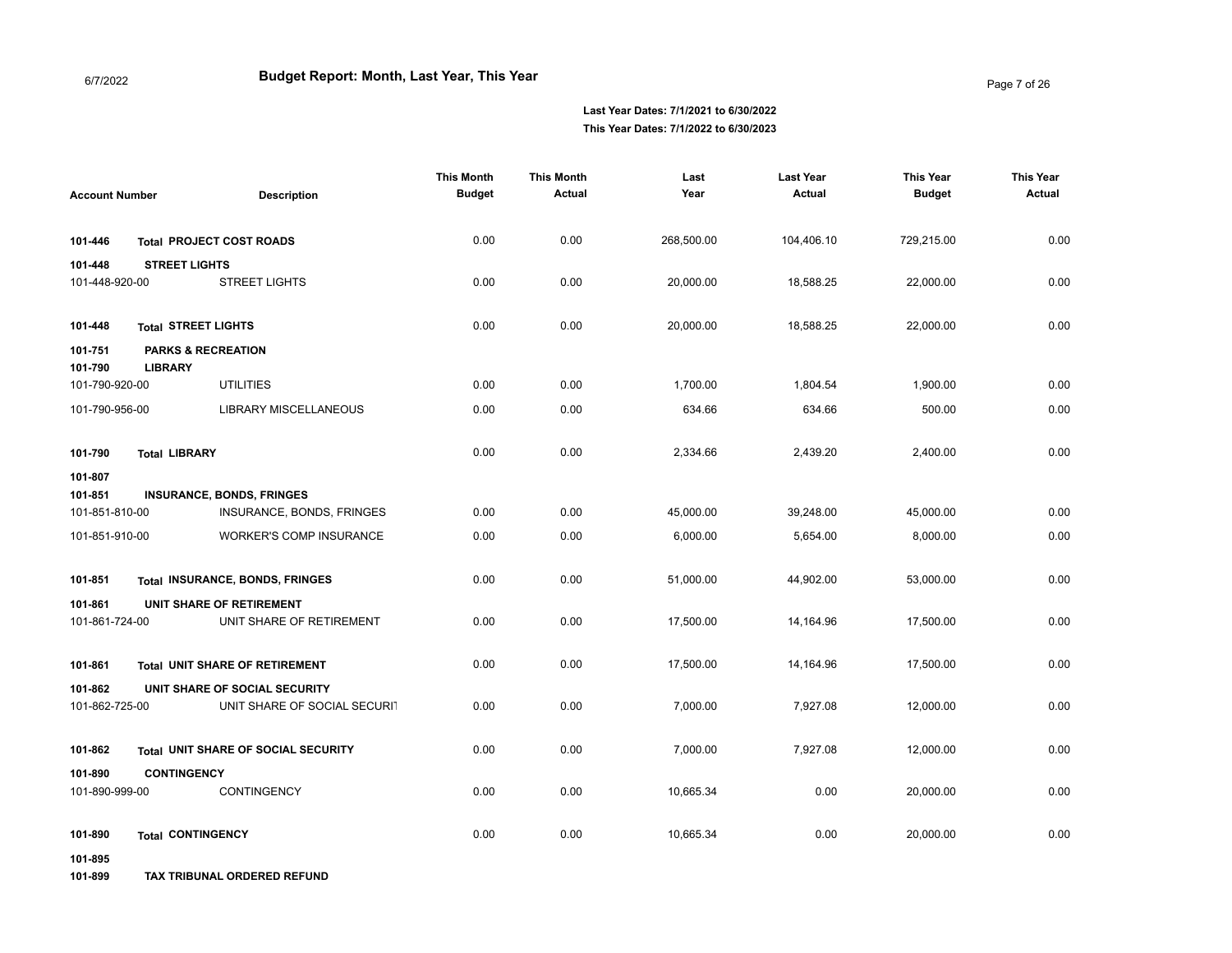| <b>Account Number</b>                               |                                            | <b>Description</b> | <b>This Month</b><br><b>Budget</b> | <b>This Month</b><br>Actual | Last<br>Year | <b>Last Year</b><br>Actual | <b>This Year</b><br><b>Budget</b> | <b>This Year</b><br>Actual |
|-----------------------------------------------------|--------------------------------------------|--------------------|------------------------------------|-----------------------------|--------------|----------------------------|-----------------------------------|----------------------------|
| 101-901<br>101-906<br>101-966<br>101-991<br>101-XXX | <b>CAPITAL OUTLAY</b>                      |                    |                                    |                             |              |                            |                                   |                            |
| <b>Total</b>                                        | <b>Expense</b>                             |                    | 0.00                               | 0.00                        | 997,076.00   | 623,406.24                 | 1,541,752.00                      | 0.00                       |
|                                                     | <b>Total Excess Revenue to Expense</b>     |                    | 0.00                               | 0.00                        | 244,892.50   | (475, 155.99)              | 388,059.84                        | 0.00                       |
| Fund                                                | 101<br><b>GENERAL FUND</b><br><b>Total</b> |                    | 0.00                               | 0.00                        | 244,892.50   | (475, 155.99)              | 388,059.84                        | 0.00                       |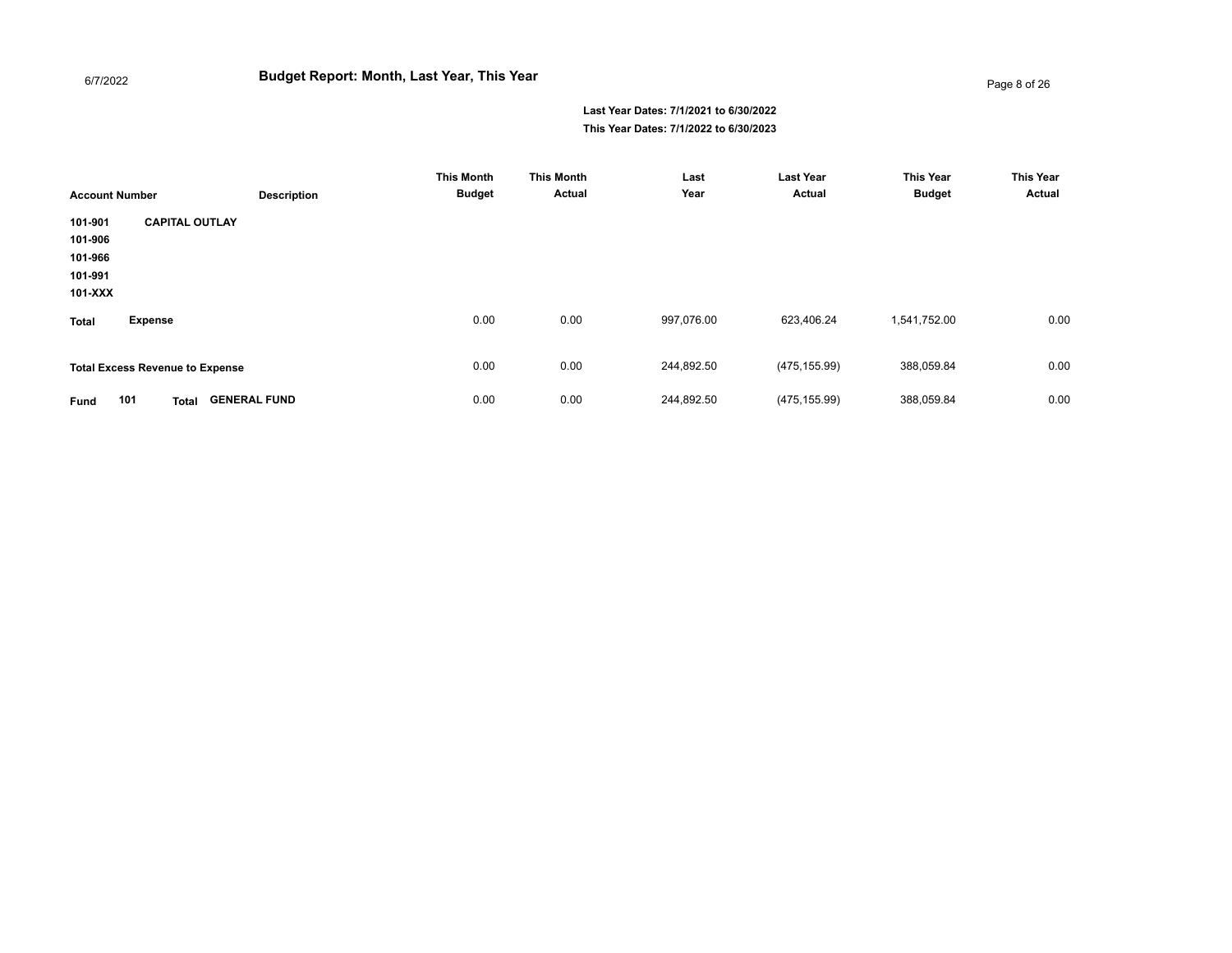Page 9 of 26

| <b>Account Number</b>     |                    | <b>Description</b>         | <b>This Month</b><br><b>Budget</b> | <b>This Month</b><br>Actual | Last<br>Year | <b>Last Year</b><br>Actual | <b>This Year</b><br><b>Budget</b> | <b>This Year</b><br>Actual |
|---------------------------|--------------------|----------------------------|------------------------------------|-----------------------------|--------------|----------------------------|-----------------------------------|----------------------------|
| 212                       | <b>LIQUOR FUND</b> |                            |                                    |                             |              |                            |                                   |                            |
| <b>Profit and Loss</b>    |                    |                            |                                    |                             |              |                            |                                   |                            |
| Revenue                   |                    |                            |                                    |                             |              |                            |                                   |                            |
| 212-000<br>212-000-676-00 |                    | STATE REIMBURSMENT         | 0.00                               | 0.00                        | (2,000.00)   | (2,046.55)                 | (2,046.00)                        | 0.00                       |
| 212-000                   | <b>Total</b>       |                            | 0.00                               | 0.00                        | (2,000.00)   | (2,046.55)                 | (2,046.00)                        | 0.00                       |
| 212-931<br>212-XXX        |                    |                            |                                    |                             |              |                            |                                   |                            |
| <b>Total</b>              | Revenue            |                            | 0.00                               | 0.00                        | (2,000.00)   | (2,046.55)                 | (2,046.00)                        | 0.00                       |
| <b>Expense</b>            |                    |                            |                                    |                             |              |                            |                                   |                            |
| 212-330<br>212-330-702-00 |                    | <b>CONSTABLES SALARY</b>   | 0.00                               | 0.00                        | 1,791.00     | 1,741.75                   | 1,791.00                          | 0.00                       |
| 212-330                   | <b>Total</b>       |                            | 0.00                               | 0.00                        | 1,791.00     | 1,741.75                   | 1,791.00                          | 0.00                       |
| 212-861<br>212-861-724-00 |                    | UNIT SHARE PENSION         | 0.00                               | 0.00                        | 140.00       | 0.00                       | 140.00                            | 0.00                       |
| 212-861                   | <b>Total</b>       |                            | 0.00                               | 0.00                        | 140.00       | 0.00                       | 140.00                            | 0.00                       |
| 212-862<br>212-862-725-00 |                    | UNIT SHARE FICA & MEDICARE | 0.00                               | 0.00                        | 30.00        | 25.21                      | 30.00                             | 0.00                       |
| 212-862<br>212-XXX        | <b>Total</b>       |                            | 0.00                               | 0.00                        | 30.00        | 25.21                      | 30.00                             | 0.00                       |
| <b>Total</b>              | <b>Expense</b>     |                            | 0.00                               | 0.00                        | 1,961.00     | 1,766.96                   | 1,961.00                          | 0.00                       |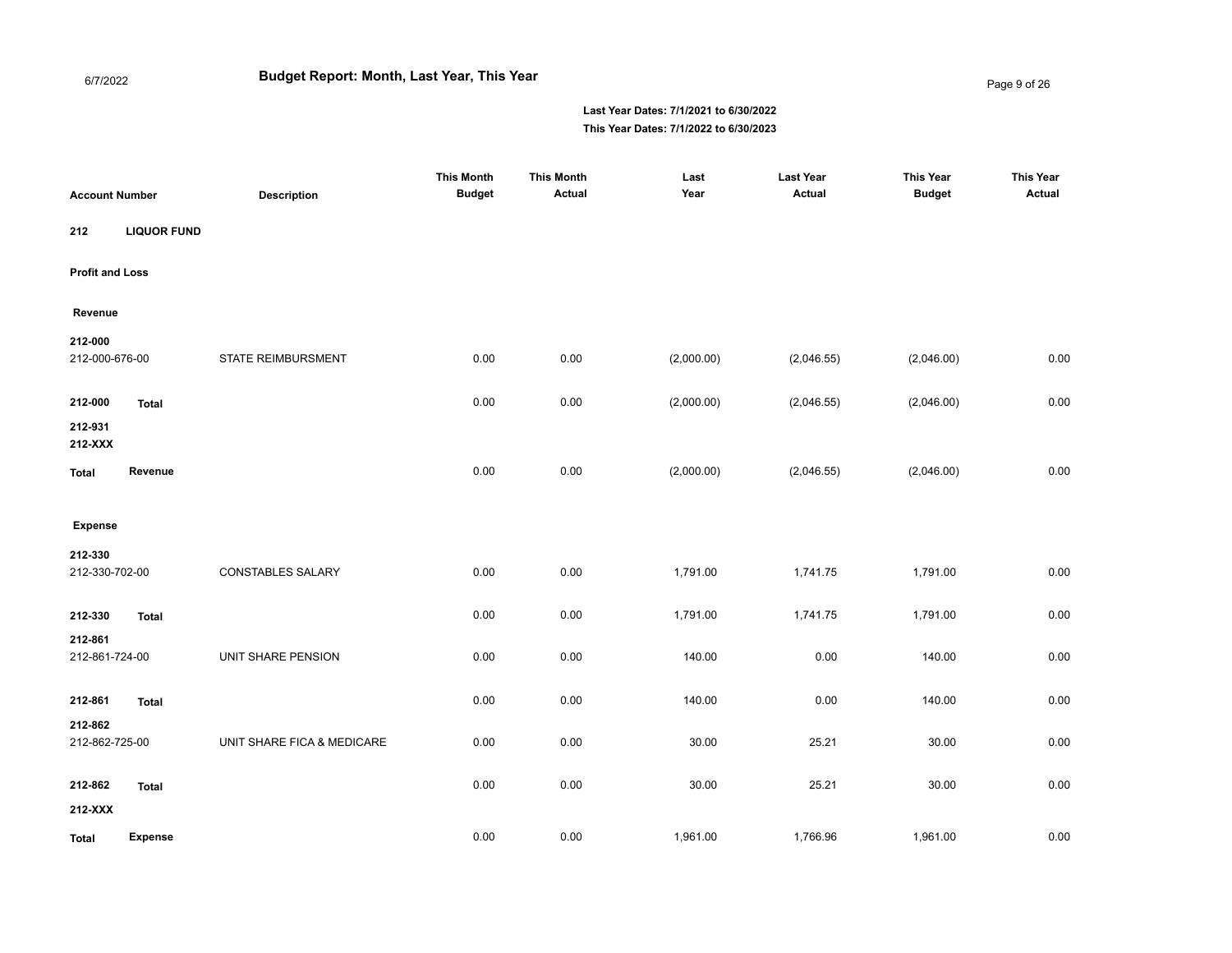|                                        |                             | <b>This Month</b> | This Month | Last    | <b>Last Year</b> | This Year     | This Year |
|----------------------------------------|-----------------------------|-------------------|------------|---------|------------------|---------------|-----------|
| <b>Account Number</b>                  | <b>Description</b>          | <b>Budget</b>     | Actual     | Year    | Actual           | <b>Budget</b> | Actual    |
| <b>Total Excess Revenue to Expense</b> |                             | 0.00              | 0.00       | (39.00) | (279.59)         | (85.00)       | 0.00      |
| 212<br>Fund                            | <b>LIQUOR FUND</b><br>Total | 0.00              | 0.00       | (39.00) | (279.59)         | (85.00)       | 0.00      |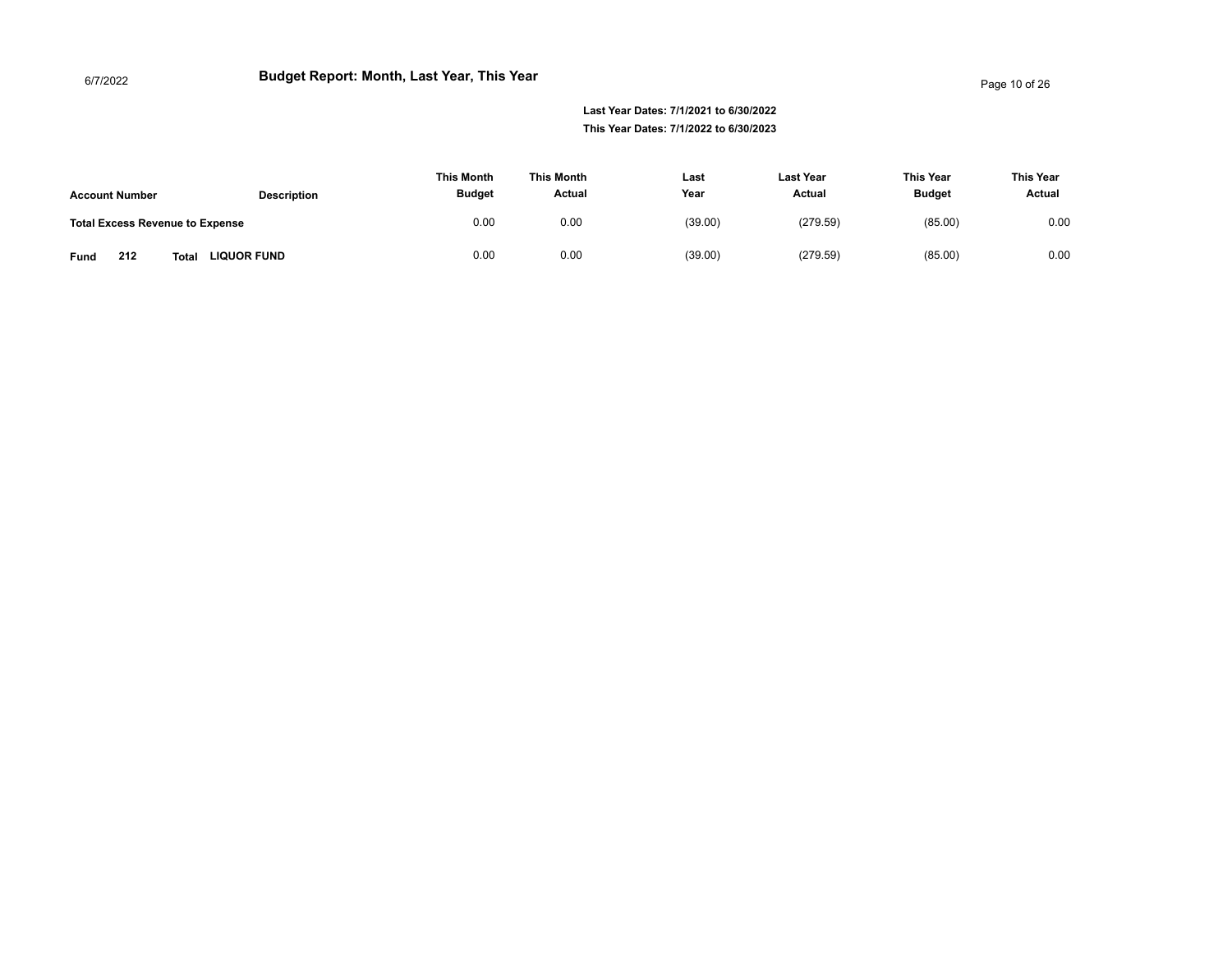Page 11 of 26

| <b>Account Number</b>         |                                        | <b>Description</b>              | <b>This Month</b><br><b>Budget</b> | <b>This Month</b><br>Actual | Last<br>Year  | <b>Last Year</b><br><b>Actual</b> | <b>This Year</b><br><b>Budget</b> | <b>This Year</b><br><b>Actual</b> |
|-------------------------------|----------------------------------------|---------------------------------|------------------------------------|-----------------------------|---------------|-----------------------------------|-----------------------------------|-----------------------------------|
| 230                           | <b>SEWER RECEIVING FUND</b>            |                                 |                                    |                             |               |                                   |                                   |                                   |
| <b>Profit and Loss</b>        |                                        |                                 |                                    |                             |               |                                   |                                   |                                   |
| Revenue                       |                                        |                                 |                                    |                             |               |                                   |                                   |                                   |
| 230-000                       |                                        |                                 |                                    |                             |               |                                   |                                   |                                   |
| 230-000-602-00                |                                        | <b>DELINQUENT SEWER</b>         | 0.00                               | 0.00                        | (5,000.00)    | (13, 324.28)                      | (5,000.00)                        | 0.00                              |
| 230-000-606-00                |                                        | SEWER COLLECTION                | 0.00                               | 0.00                        | (121,000.00)  | (89, 249.40)                      | (121,000.00)                      | 0.00                              |
| 230-000-665-00                |                                        | SEWER RECEIVING INTEREST        | 0.00                               | 0.00                        | (150.00)      | (264.27)                          | (150.00)                          | 0.00                              |
| 230-000                       | <b>Total</b>                           |                                 | 0.00                               | 0.00                        | (126, 150.00) | (102, 837.95)                     | (126, 150.00)                     | 0.00                              |
| 230-536<br>230-931<br>230-XXX |                                        |                                 |                                    |                             |               |                                   |                                   |                                   |
| <b>Total</b>                  | Revenue                                |                                 | 0.00                               | 0.00                        | (126, 150.00) | (102, 837.95)                     | (126, 150.00)                     | 0.00                              |
| <b>Expense</b>                |                                        |                                 |                                    |                             |               |                                   |                                   |                                   |
| 230-536                       |                                        |                                 |                                    |                             |               |                                   |                                   |                                   |
| 230-536-801-00                |                                        | PROFESSIONAL SERVICES           | 0.00                               | 0.00                        | 2,250.00      | 1,435.29                          | 2,500.00                          | 0.00                              |
| 230-536-930-00                |                                        | <b>REPAIR &amp; MAINTENANCE</b> | 0.00                               | 0.00                        | 54,000.00     | 42,127.34                         | 51,000.00                         | 0.00                              |
| 230-536-991-00                |                                        | DEBT SERVICE PRINCIPAL          | 0.00                               | 0.00                        | 37,344.00     | 36,964.50                         | 45,714.00                         | 0.00                              |
| 230-536-995-00                |                                        | DEBT SERVICE INTREST            | 0.00                               | 0.00                        | 9,502.75      | 9,486.65                          | 10,934.00                         | 0.00                              |
| 230-536                       | <b>Total</b>                           |                                 | 0.00                               | 0.00                        | 103,096.75    | 90,013.78                         | 110,148.00                        | 0.00                              |
| 230-965<br>230-XXX            |                                        |                                 |                                    |                             |               |                                   |                                   |                                   |
| <b>Total</b>                  | <b>Expense</b>                         |                                 | 0.00                               | 0.00                        | 103,096.75    | 90,013.78                         | 110,148.00                        | 0.00                              |
|                               | <b>Total Excess Revenue to Expense</b> |                                 | 0.00                               | 0.00                        | (23,053.25)   | (12, 824.17)                      | (16,002.00)                       | 0.00                              |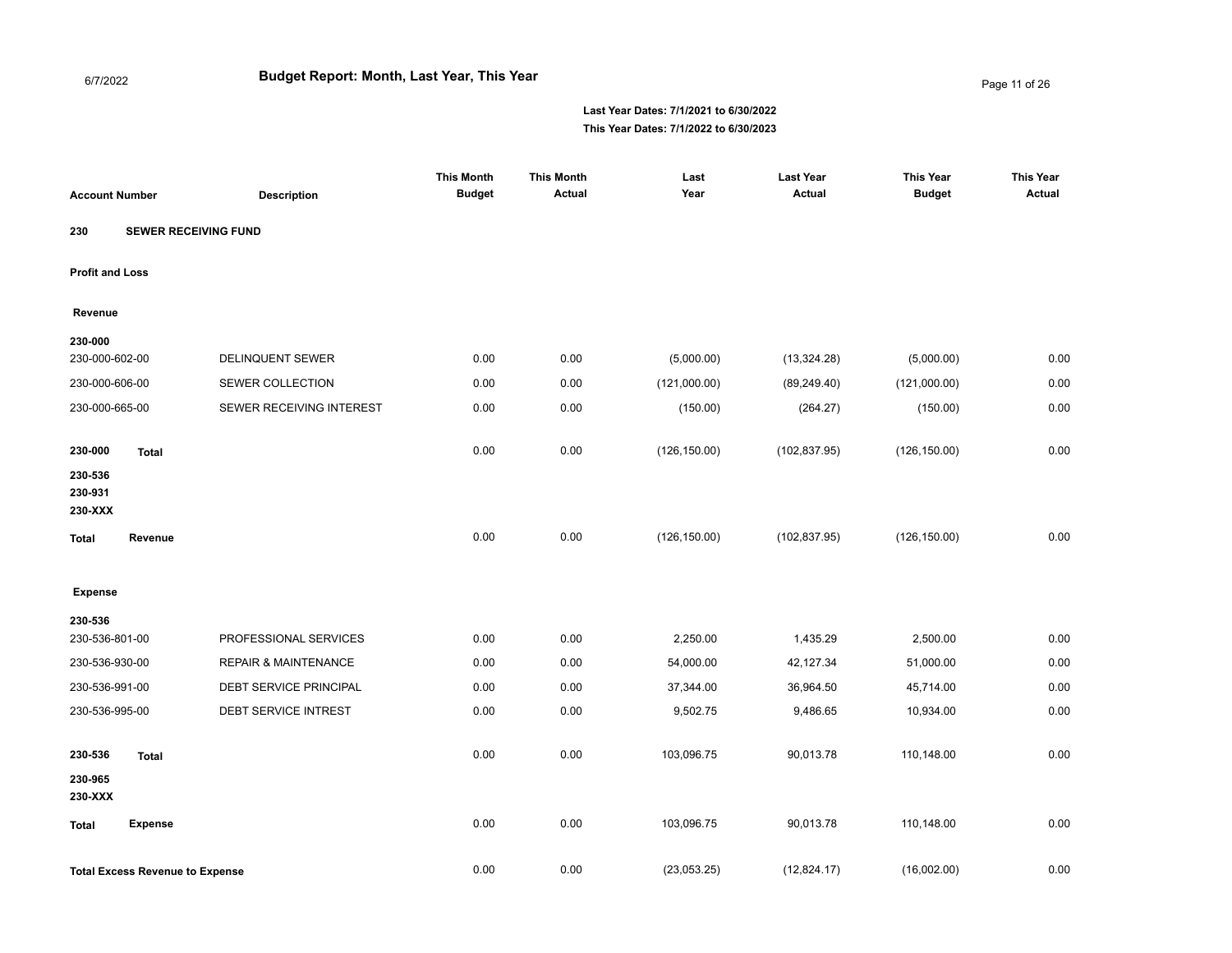#### Page 12 of 26

|                       |                                             | This Month    | This Month | Last        | <b>Last Year</b> | <b>This Year</b> | This Year |
|-----------------------|---------------------------------------------|---------------|------------|-------------|------------------|------------------|-----------|
| <b>Account Number</b> | <b>Description</b>                          | <b>Budget</b> | Actual     | Year        | Actual           | <b>Budget</b>    | Actual    |
| 230<br>Fund           | <b>SEWER RECEIVING FUND</b><br><b>Total</b> | 0.00          | 0.00       | (23,053.25) | (12, 824.17)     | (16.002.00)      | 0.00      |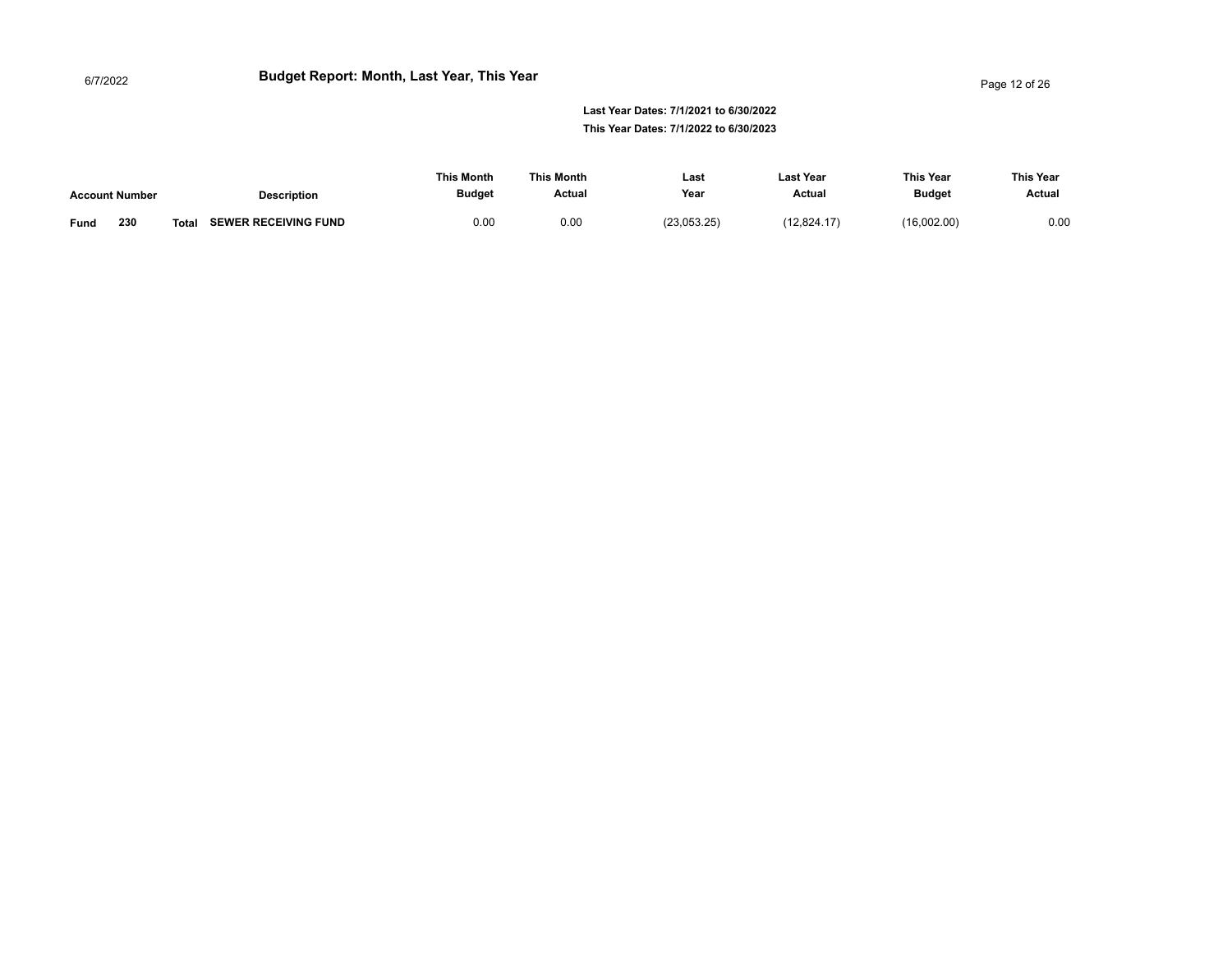#### 6/7/2022 **Budget Report: Month, Last Year, This Year**

#### Page 13 of 26

| <b>Account Number</b>                               |                                        | <b>Description</b>               | <b>This Month</b><br><b>Budget</b> | <b>This Month</b><br>Actual | Last<br>Year | <b>Last Year</b><br>Actual | <b>This Year</b><br><b>Budget</b> | <b>This Year</b><br><b>Actual</b> |
|-----------------------------------------------------|----------------------------------------|----------------------------------|------------------------------------|-----------------------------|--------------|----------------------------|-----------------------------------|-----------------------------------|
| 246                                                 | <b>IMPROVEMENT REVOLVING FUND</b>      |                                  |                                    |                             |              |                            |                                   |                                   |
| <b>Profit and Loss</b>                              |                                        |                                  |                                    |                             |              |                            |                                   |                                   |
| Revenue                                             |                                        |                                  |                                    |                             |              |                            |                                   |                                   |
| 246-000<br>246-931<br>246-XXX                       |                                        |                                  |                                    |                             |              |                            |                                   |                                   |
| <b>Total</b>                                        | Revenue                                |                                  | 0.00                               | 0.00                        | 0.00         | 0.00                       | 0.00                              | 0.00                              |
| <b>Expense</b>                                      |                                        |                                  |                                    |                             |              |                            |                                   |                                   |
| 246-000<br>246-265<br>246-446<br>246-965<br>246-XXX |                                        |                                  |                                    |                             |              |                            |                                   |                                   |
| <b>Total</b>                                        | <b>Expense</b>                         |                                  | 0.00                               | 0.00                        | 0.00         | 0.00                       | 0.00                              | 0.00                              |
|                                                     | <b>Total Excess Revenue to Expense</b> |                                  | 0.00                               | 0.00                        | 0.00         | 0.00                       | 0.00                              | $0.00\,$                          |
| Fund                                                | 246                                    | Total IMPROVEMENT REVOLVING FUND | 0.00                               | 0.00                        | 0.00         | 0.00                       | 0.00                              | 0.00                              |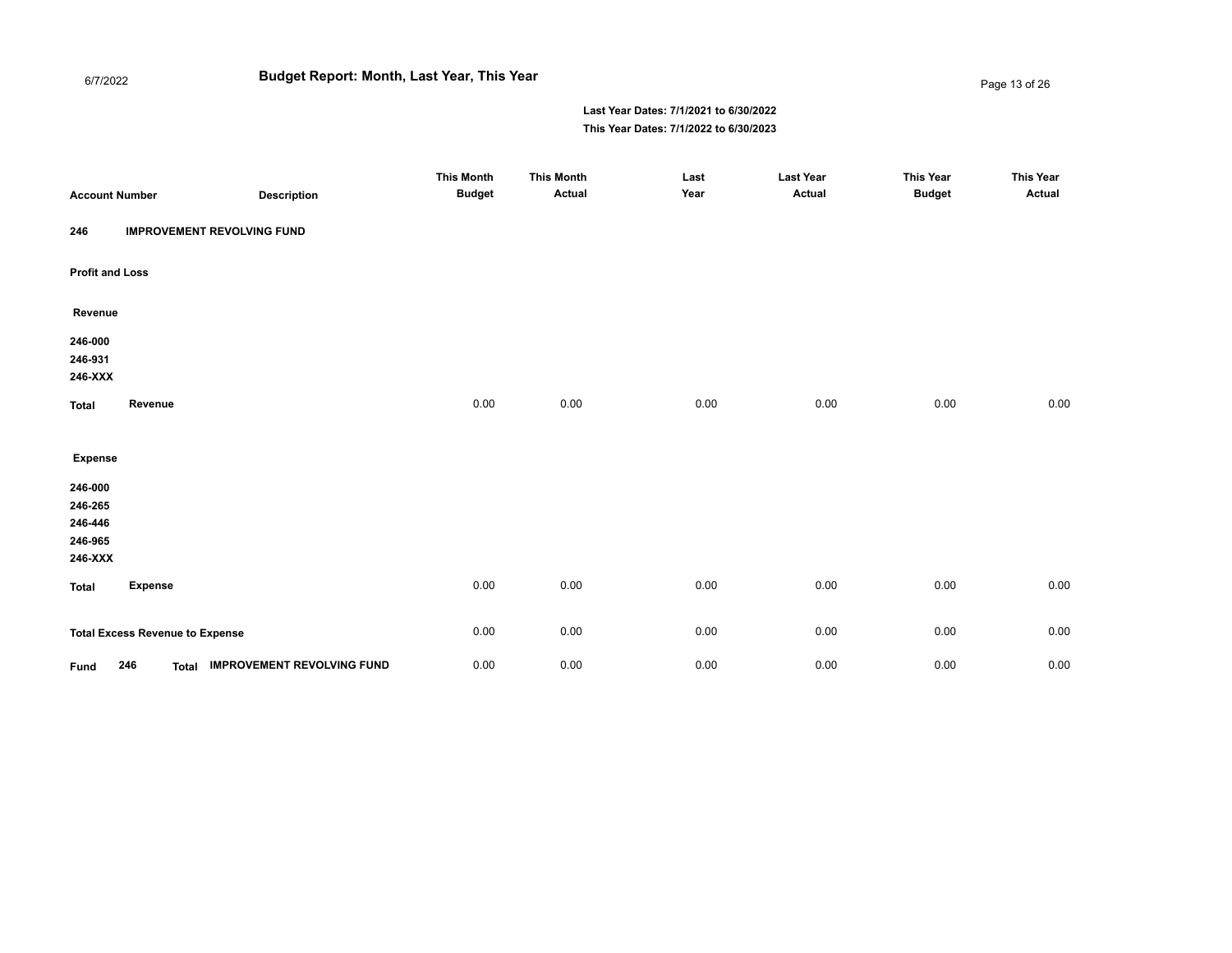Page 14 of 26

| <b>Account Number</b>     |                            | <b>Description</b>               | <b>This Month</b><br><b>Budget</b> | <b>This Month</b><br>Actual | Last<br>Year | <b>Last Year</b><br>Actual | <b>This Year</b><br><b>Budget</b> | <b>This Year</b><br><b>Actual</b> |
|---------------------------|----------------------------|----------------------------------|------------------------------------|-----------------------------|--------------|----------------------------|-----------------------------------|-----------------------------------|
| 249                       | <b>BUILDING DEPARTMENT</b> |                                  |                                    |                             |              |                            |                                   |                                   |
| <b>Profit and Loss</b>    |                            |                                  |                                    |                             |              |                            |                                   |                                   |
| Revenue                   |                            |                                  |                                    |                             |              |                            |                                   |                                   |
| 249-000<br>249-000-470-00 |                            | <b>BUILDING PERMITS</b>          | 0.00                               | 0.00                        | (37,000.00)  | (36,930.51)                | (39,000.00)                       | 0.00                              |
| 249-000                   | <b>Total</b>               |                                  | 0.00                               | 0.00                        | (37,000.00)  | (36,930.51)                | (39,000.00)                       | 0.00                              |
| 249-931<br>249-XXX        |                            |                                  |                                    |                             |              |                            |                                   |                                   |
| <b>Total</b>              | Revenue                    |                                  | 0.00                               | 0.00                        | (37,000.00)  | (36,930.51)                | (39,000.00)                       | 0.00                              |
| <b>Expense</b>            |                            |                                  |                                    |                             |              |                            |                                   |                                   |
| 249-371                   |                            |                                  |                                    |                             |              |                            |                                   |                                   |
| 249-371-702-00            |                            | <b>BUILDING INSPECTOR SALARY</b> | 0.00                               | 0.00                        | 20,000.00    | 20,007.18                  | 24,000.00                         | 0.00                              |
| 249-371-702-02            |                            | ELECTRICAL INSPECTOR SALARY      | 0.00                               | 0.00                        | 5,000.00     | 5,327.10                   | 7,500.00                          | 0.00                              |
| 249-371-702-03            |                            | PLUMBING INSP. SALARY            | 0.00                               | 0.00                        | 2,500.00     | 1,593.90                   | 2,500.00                          | 0.00                              |
| 249-371-702-04            |                            | MECHANICAL INSP. SALARY          | 0.00                               | 0.00                        | 4,500.00     | 2,011.50                   | 4,000.00                          | 0.00                              |
| 249-371-965-00            |                            | SOFTWARE SUPPORT BLDG DEP        | 0.00                               | 0.00                        | 1,190.00     | 1,152.00                   | 1,200.00                          | 0.00                              |
| 249-371                   | <b>Total</b>               |                                  | 0.00                               | 0.00                        | 33,190.00    | 30,091.68                  | 39,200.00                         | 0.00                              |
| 249-861<br>249-861-724-00 |                            | UNIT SHARE OF RETIREMENT         | 0.00                               | 0.00                        | 1,800.00     | 1,469.07                   | 1,800.00                          | 0.00                              |
| 249-861                   | <b>Total</b>               |                                  | 0.00                               | 0.00                        | 1,800.00     | 1,469.07                   | 1,800.00                          | 0.00                              |
| 249-862<br>249-862-725-00 |                            | UNIT SHARE OF SOCIAL SECURIT     | 0.00                               | 0.00                        | 1,200.00     | 973.42                     | 1,300.00                          | 0.00                              |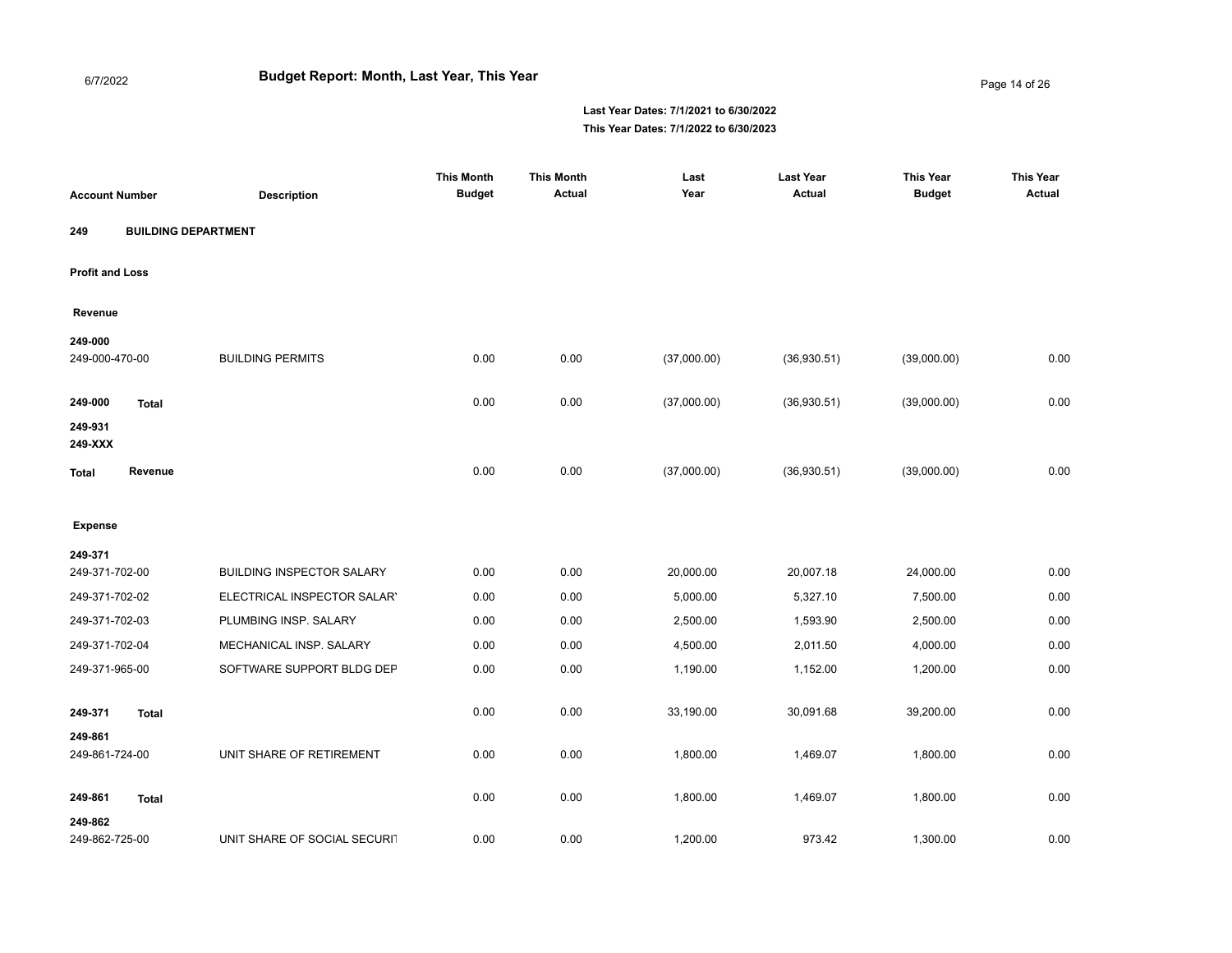| <b>Account Number</b>                  | <b>Description</b>         | <b>This Month</b><br><b>Budget</b> | <b>This Month</b><br>Actual | Last<br>Year | <b>Last Year</b><br>Actual | <b>This Year</b><br><b>Budget</b> | <b>This Year</b><br>Actual |
|----------------------------------------|----------------------------|------------------------------------|-----------------------------|--------------|----------------------------|-----------------------------------|----------------------------|
| 249-862<br><b>Total</b><br>249-XXX     |                            | 0.00                               | 0.00                        | 1,200.00     | 973.42                     | 1,300.00                          | 0.00                       |
| <b>Expense</b><br><b>Total</b>         |                            | 0.00                               | 0.00                        | 36,190.00    | 32,534.17                  | 42,300.00                         | 0.00                       |
| <b>Total Excess Revenue to Expense</b> |                            | 0.00                               | 0.00                        | (810.00)     | (4,396.34)                 | 3,300.00                          | 0.00                       |
| 249<br><b>Total</b><br>Fund            | <b>BUILDING DEPARTMENT</b> | 0.00                               | 0.00                        | (810.00)     | (4,396.34)                 | 3,300.00                          | 0.00                       |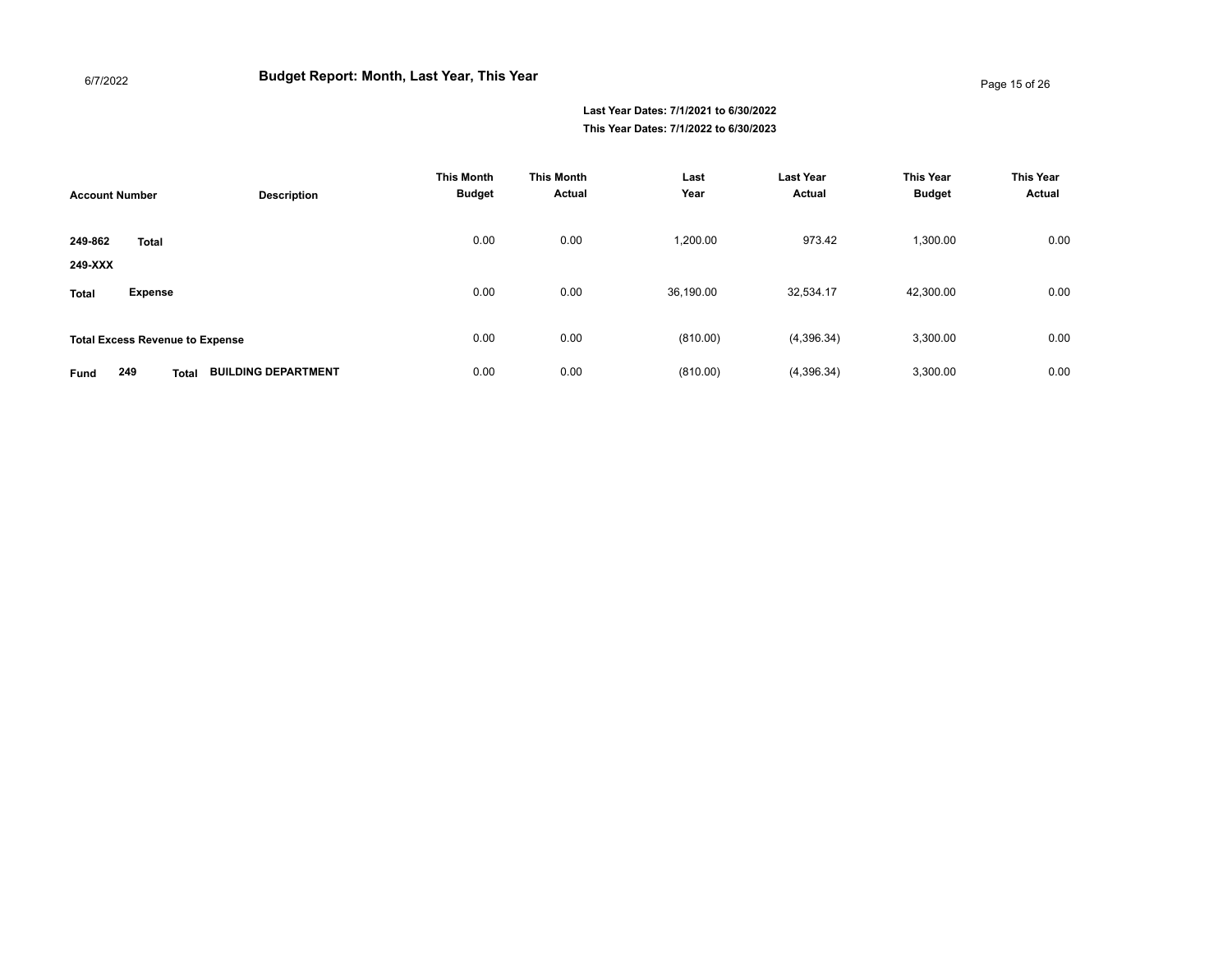# **Budget Report: Month, Last Year, This Year**

6/7/2022

#### Page 16 of 26

| <b>Account Number</b>  |                                        | <b>Description</b>               | <b>This Month</b><br><b>Budget</b> | <b>This Month</b><br>Actual | Last<br>Year | <b>Last Year</b><br>Actual | <b>This Year</b><br><b>Budget</b> | <b>This Year</b><br><b>Actual</b> |
|------------------------|----------------------------------------|----------------------------------|------------------------------------|-----------------------------|--------------|----------------------------|-----------------------------------|-----------------------------------|
| 257                    | <b>BUDGET STABILIZATION FUND</b>       |                                  |                                    |                             |              |                            |                                   |                                   |
| <b>Profit and Loss</b> |                                        |                                  |                                    |                             |              |                            |                                   |                                   |
| Revenue                |                                        |                                  |                                    |                             |              |                            |                                   |                                   |
| 257-000<br>257-999     |                                        |                                  |                                    |                             |              |                            |                                   |                                   |
| <b>Total</b>           | Revenue                                |                                  | 0.00                               | 0.00                        | 0.00         | 0.00                       | 0.00                              | 0.00                              |
| <b>Expense</b>         |                                        |                                  |                                    |                             |              |                            |                                   |                                   |
| 257-965<br>257-999     |                                        |                                  |                                    |                             |              |                            |                                   |                                   |
| <b>Total</b>           | <b>Expense</b>                         |                                  | 0.00                               | 0.00                        | 0.00         | 0.00                       | 0.00                              | 0.00                              |
|                        | <b>Total Excess Revenue to Expense</b> |                                  | 0.00                               | 0.00                        | 0.00         | 0.00                       | 0.00                              | 0.00                              |
| Fund                   | 257<br>Total                           | <b>BUDGET STABILIZATION FUND</b> | 0.00                               | 0.00                        | 0.00         | 0.00                       | 0.00                              | 0.00                              |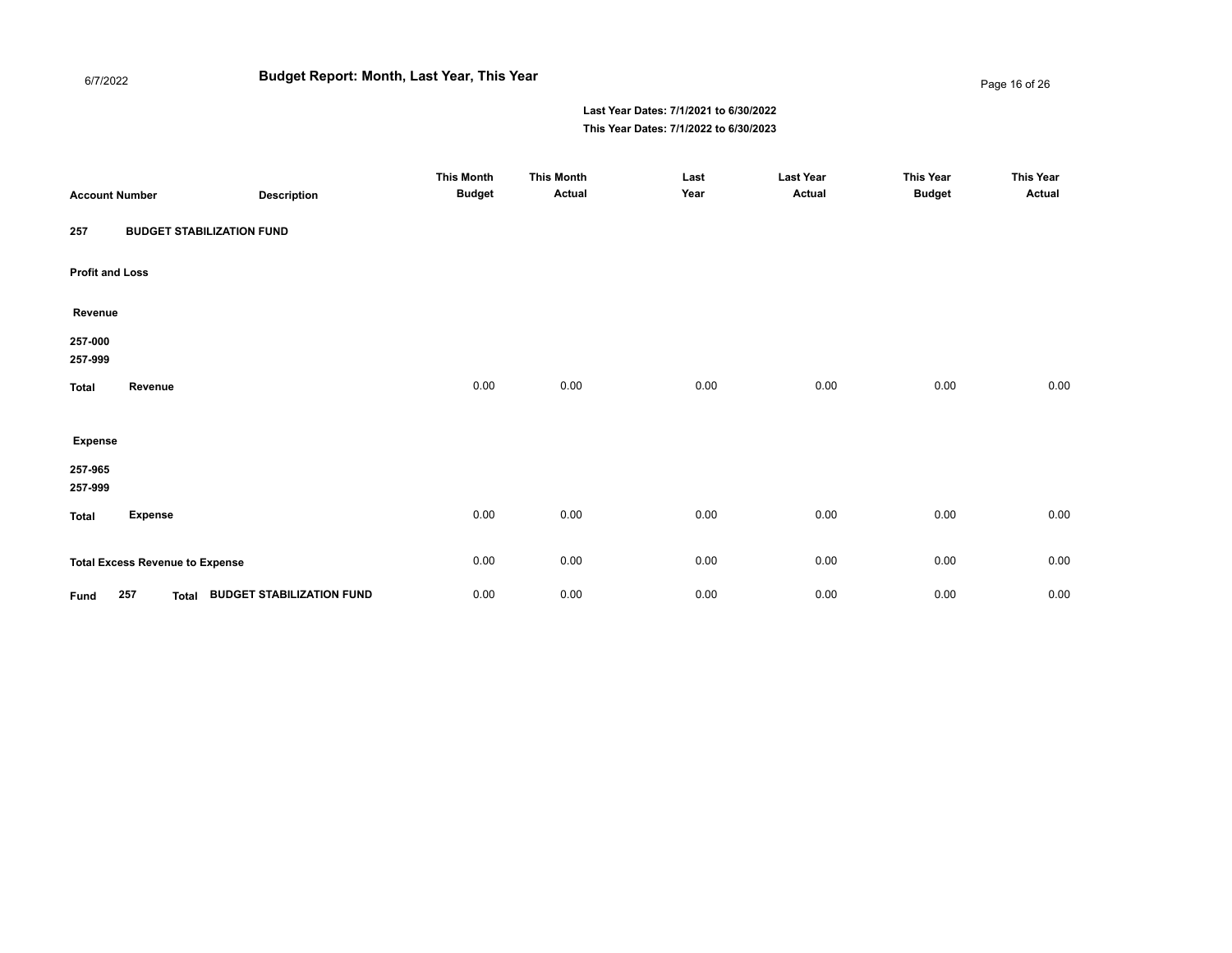Page 17 of 26

| <b>Account Number</b>                  | <b>Description</b>               | <b>This Month</b><br><b>Budget</b> | <b>This Month</b><br>Actual | Last<br>Year | <b>Last Year</b><br><b>Actual</b> | <b>This Year</b><br><b>Budget</b> | <b>This Year</b><br><b>Actual</b> |
|----------------------------------------|----------------------------------|------------------------------------|-----------------------------|--------------|-----------------------------------|-----------------------------------|-----------------------------------|
| 271<br><b>LIBRARY FUND</b>             |                                  |                                    |                             |              |                                   |                                   |                                   |
| <b>Profit and Loss</b>                 |                                  |                                    |                             |              |                                   |                                   |                                   |
| Revenue                                |                                  |                                    |                             |              |                                   |                                   |                                   |
| 271-000<br>271-000-665-00              | <b>INTEREST</b>                  | 0.00                               | 0.00                        | (10.00)      | (6.16)                            | (10.00)                           | 0.00                              |
| 271-000-674-00                         | <b>IDA BRANCH LIBRARY FUND</b>   | 0.00                               | 0.00                        | (5,000.00)   | (5,000.00)                        | (5,000.00)                        | 0.00                              |
| 271-000<br><b>Total</b><br>271-931     |                                  | 0.00                               | 0.00                        | (5,010.00)   | (5,006.16)                        | (5,010.00)                        | 0.00                              |
| 271-XXX                                |                                  |                                    |                             |              |                                   |                                   |                                   |
| Revenue<br>Total                       |                                  | 0.00                               | 0.00                        | (5,010.00)   | (5,006.16)                        | (5,010.00)                        | 0.00                              |
| <b>Expense</b>                         |                                  |                                    |                             |              |                                   |                                   |                                   |
| 271-790                                |                                  |                                    |                             |              |                                   |                                   |                                   |
| 271-790-727-00                         | <b>LIBRARY SUPPLIES</b>          | 0.00                               | 0.00                        | 1,000.00     | 134.66                            | 1,000.00                          | 0.00                              |
| 271-790-930-00                         | <b>REPAIRS &amp; MAINTENANCE</b> | 0.00                               | 0.00                        | 500.00       | 0.00                              | 500.00                            | 0.00                              |
| 271-790-956-00                         | <b>LIBRARY FUND MISC</b>         | 0.00                               | 0.00                        | 1,000.00     | 0.00                              | 1,000.00                          | 0.00                              |
| 271-790<br><b>Total</b>                |                                  | 0.00                               | 0.00                        | 2,500.00     | 134.66                            | 2,500.00                          | 0.00                              |
| 271-906<br>271-966<br>271-XXX          |                                  |                                    |                             |              |                                   |                                   |                                   |
| <b>Expense</b><br>Total                |                                  | 0.00                               | 0.00                        | 2,500.00     | 134.66                            | 2,500.00                          | 0.00                              |
| <b>Total Excess Revenue to Expense</b> |                                  | 0.00                               | 0.00                        | (2,510.00)   | (4,871.50)                        | (2,510.00)                        | 0.00                              |
| 271<br>Fund                            | <b>LIBRARY FUND</b><br>Total     | 0.00                               | 0.00                        | (2,510.00)   | (4,871.50)                        | (2,510.00)                        | 0.00                              |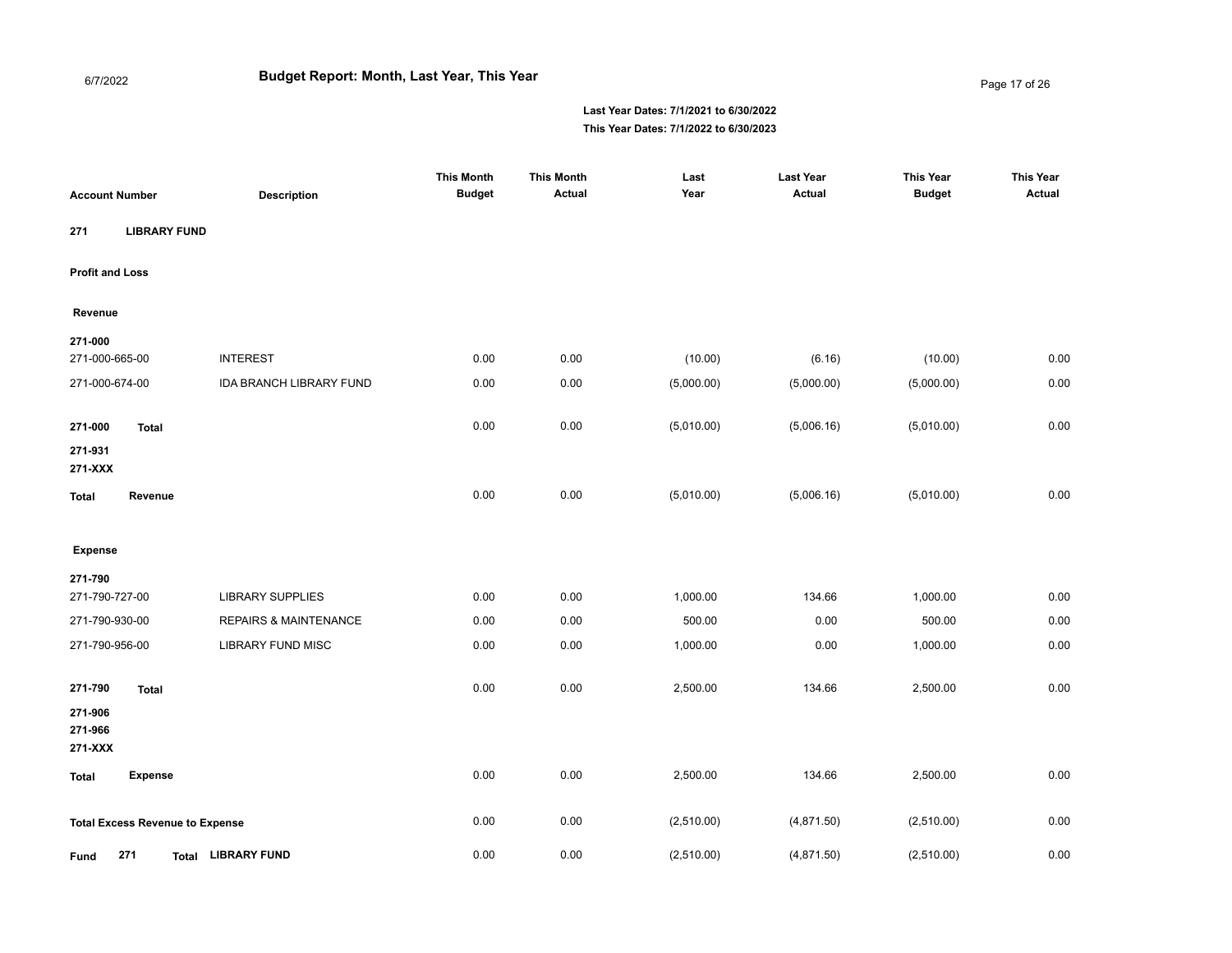# **Budget Report: Month, Last Year, This Year**

6/7/2022

Page 18 of 26

| <b>Account Number</b>                    |                                        | <b>Description</b> | <b>This Month</b><br><b>Budget</b> | <b>This Month</b><br>Actual | Last<br>Year | <b>Last Year</b><br>Actual | <b>This Year</b><br><b>Budget</b> | <b>This Year</b><br>Actual |
|------------------------------------------|----------------------------------------|--------------------|------------------------------------|-----------------------------|--------------|----------------------------|-----------------------------------|----------------------------|
| 272                                      |                                        |                    |                                    |                             |              |                            |                                   |                            |
| <b>Profit and Loss</b>                   |                                        |                    |                                    |                             |              |                            |                                   |                            |
| Revenue                                  |                                        |                    |                                    |                             |              |                            |                                   |                            |
| 272-000<br>272-790<br>272-XXX            |                                        |                    |                                    |                             |              |                            |                                   |                            |
| <b>Total</b>                             | Revenue                                |                    | 0.00                               | 0.00                        | 0.00         | 0.00                       | $0.00\,$                          | $0.00\,$                   |
| <b>Expense</b>                           |                                        |                    |                                    |                             |              |                            |                                   |                            |
| 272-790<br>272-901<br>272-970<br>272-XXX |                                        |                    |                                    |                             |              |                            |                                   |                            |
| <b>Total</b>                             | <b>Expense</b>                         |                    | 0.00                               | 0.00                        | 0.00         | 0.00                       | $0.00\,$                          | 0.00                       |
|                                          | <b>Total Excess Revenue to Expense</b> |                    | 0.00                               | 0.00                        | 0.00         | 0.00                       | $0.00\,$                          | $0.00\,$                   |
| Fund                                     | 272<br><b>Total</b>                    |                    | 0.00                               | 0.00                        | 0.00         | 0.00                       | $0.00\,$                          | 0.00                       |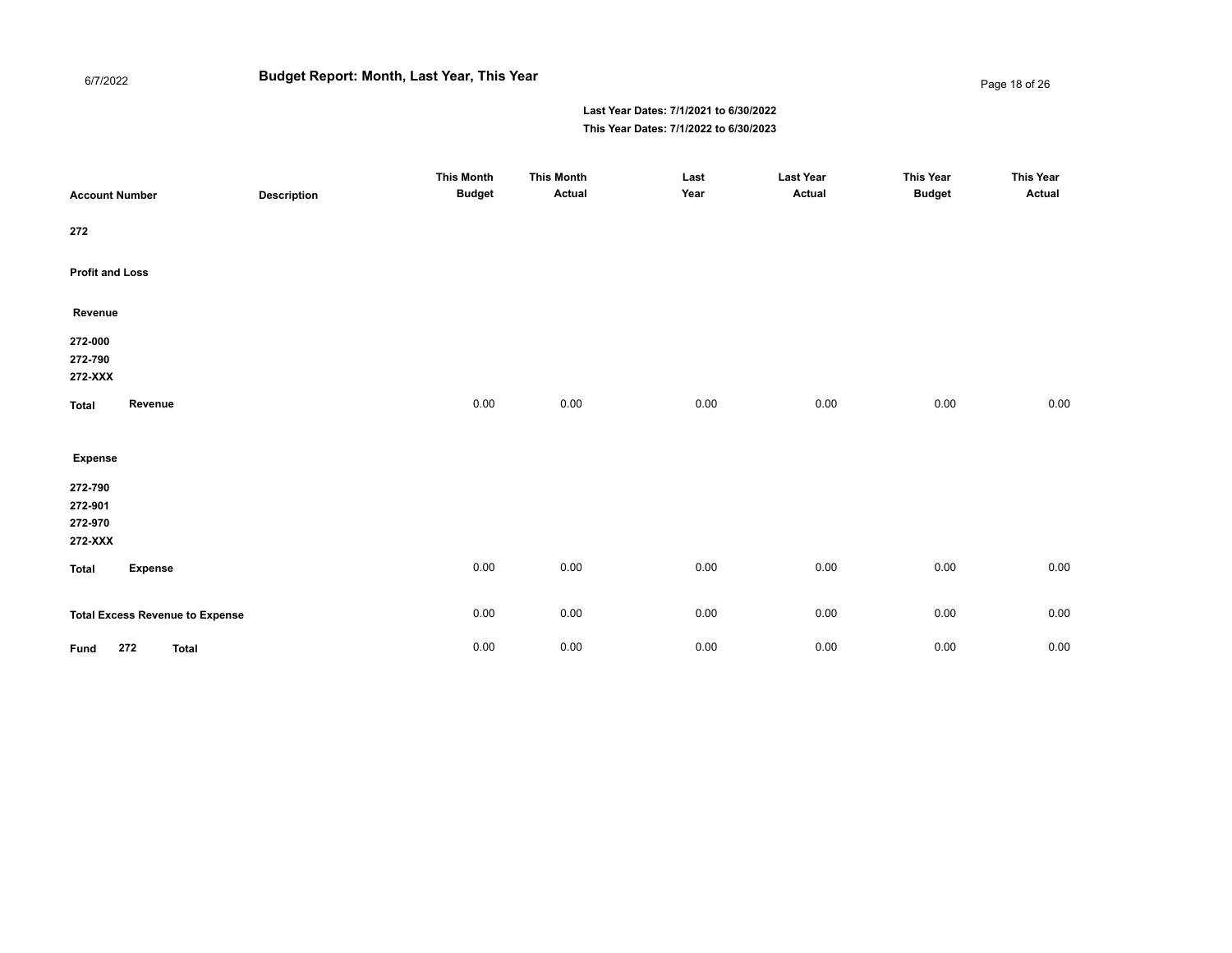# **Budget Report: Month, Last Year, This Year**

6/7/2022

Page 19 of 26

| <b>Account Number</b>         |                                        | <b>Description</b>         | <b>This Month</b><br><b>Budget</b> | <b>This Month</b><br><b>Actual</b> | Last<br>Year | <b>Last Year</b><br>Actual | <b>This Year</b><br><b>Budget</b> | <b>This Year</b><br><b>Actual</b> |
|-------------------------------|----------------------------------------|----------------------------|------------------------------------|------------------------------------|--------------|----------------------------|-----------------------------------|-----------------------------------|
| 275                           | PLAYGROUND EQUIPMENT                   |                            |                                    |                                    |              |                            |                                   |                                   |
| <b>Profit and Loss</b>        |                                        |                            |                                    |                                    |              |                            |                                   |                                   |
| Revenue                       |                                        |                            |                                    |                                    |              |                            |                                   |                                   |
| 275-000<br>275-931<br>275-XXX |                                        |                            |                                    |                                    |              |                            |                                   |                                   |
| <b>Total</b>                  | Revenue                                |                            | 0.00                               | 0.00                               | 0.00         | 0.00                       | 0.00                              | 0.00                              |
| <b>Expense</b>                |                                        |                            |                                    |                                    |              |                            |                                   |                                   |
| 275-751<br>275-966<br>275-XXX |                                        |                            |                                    |                                    |              |                            |                                   |                                   |
| <b>Total</b>                  | <b>Expense</b>                         |                            | 0.00                               | 0.00                               | 0.00         | 0.00                       | 0.00                              | 0.00                              |
|                               | <b>Total Excess Revenue to Expense</b> |                            | 0.00                               | 0.00                               | 0.00         | 0.00                       | 0.00                              | 0.00                              |
| Fund                          | 275                                    | Total PLAYGROUND EQUIPMENT | 0.00                               | 0.00                               | 0.00         | 0.00                       | 0.00                              | 0.00                              |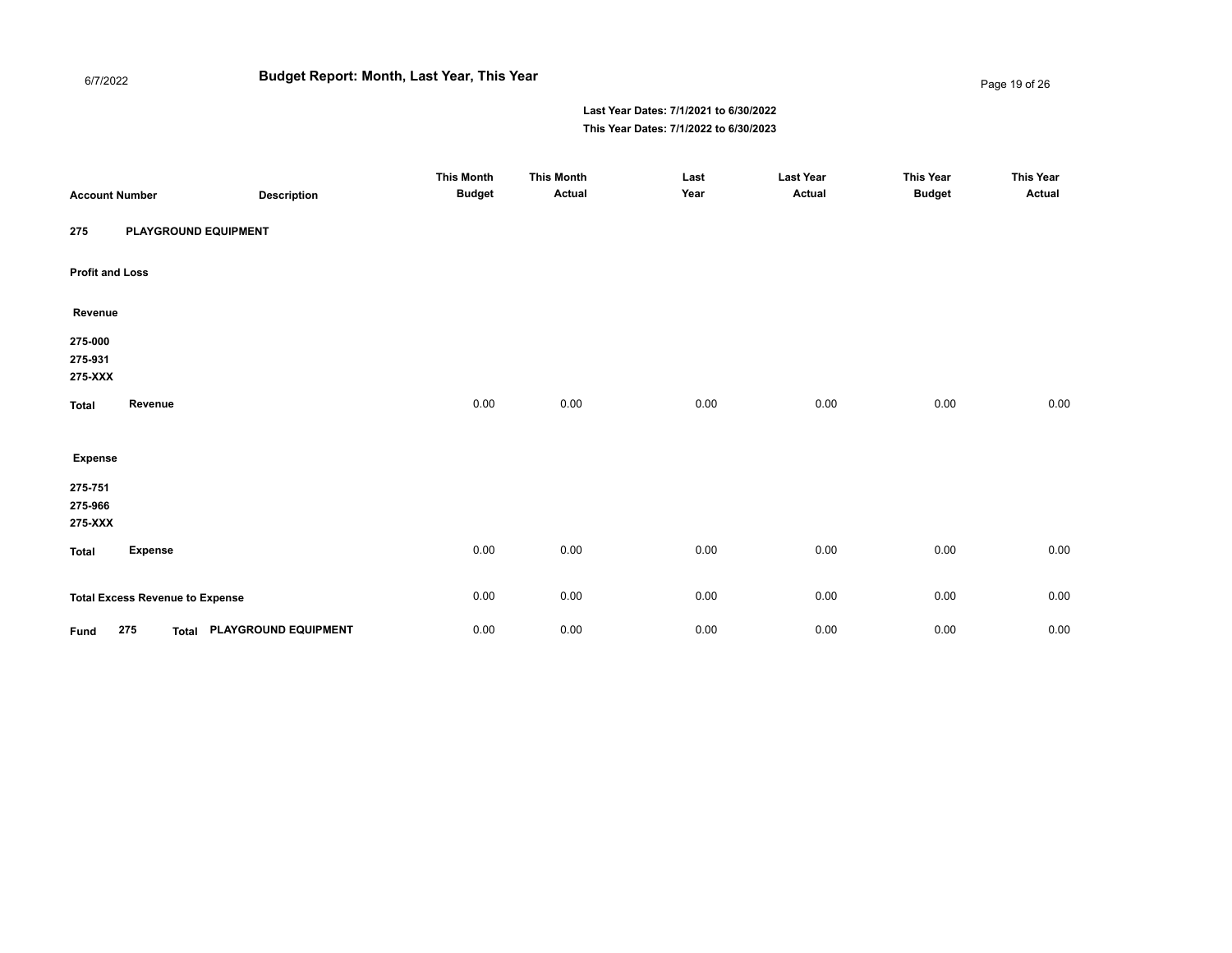Page 20 of 26

| <b>Account Number</b>  |                 | <b>Description</b>           | <b>This Month</b><br><b>Budget</b> | <b>This Month</b><br><b>Actual</b> | Last<br>Year  | <b>Last Year</b><br><b>Actual</b> | <b>This Year</b><br><b>Budget</b> | <b>This Year</b><br><b>Actual</b> |
|------------------------|-----------------|------------------------------|------------------------------------|------------------------------------|---------------|-----------------------------------|-----------------------------------|-----------------------------------|
| 402                    | FIRE EQUIP FUND |                              |                                    |                                    |               |                                   |                                   |                                   |
| <b>Profit and Loss</b> |                 |                              |                                    |                                    |               |                                   |                                   |                                   |
| Revenue                |                 |                              |                                    |                                    |               |                                   |                                   |                                   |
| 402-000                |                 |                              |                                    |                                    |               |                                   |                                   |                                   |
| 402-000-401-00         |                 | PROPERTY TAXES               | 0.00                               | 0.00                               | (206, 191.00) | (207, 076.07)                     | (208,000.00)                      | 0.00                              |
| 402-000-445-00         |                 | PENALTIES & INTREST ON TAXES | 0.00                               | 0.00                               | (100.00)      | (124.01)                          | (100.00)                          | 0.00                              |
| 402-000-665-00         |                 | <b>INTREST</b>               | 0.00                               | 0.00                               | (100.00)      | (13.18)                           | (100.00)                          | 0.00                              |
| 402-000-673-00         |                 | <b>SALE OF FIXED ASSETS</b>  | 0.00                               | 0.00                               | 0.00          | (80,000.00)                       | 0.00                              | 0.00                              |
| 402-000-687-00         |                 | Reimbursment/Refund          | 0.00                               | 0.00                               | 0.00          | (2,400.00)                        | 0.00                              | 0.00                              |
| 402-000                | <b>Total</b>    |                              | 0.00                               | 0.00                               | (206, 391.00) | (289, 613.26)                     | (208, 200.00)                     | 0.00                              |
| 402-336<br>402-931     |                 |                              |                                    |                                    |               |                                   |                                   |                                   |
| 402-XXX                |                 |                              |                                    |                                    |               |                                   |                                   |                                   |
| <b>Total</b>           | Revenue         |                              | 0.00                               | 0.00                               | (206, 391.00) | (289, 613.26)                     | (208, 200.00)                     | 0.00                              |
| <b>Expense</b>         |                 |                              |                                    |                                    |               |                                   |                                   |                                   |
| 402-336                |                 |                              |                                    |                                    |               |                                   |                                   |                                   |
| 402-336-704-00         |                 | FIRE FIGHTER SALARIES        | 0.00                               | 0.00                               | 30,000.00     | 0.00                              | 30,000.00                         | 0.00                              |
| 402-336-726-00         |                 | <b>SMALL EQUIPMENT</b>       | 0.00                               | 0.00                               | 668.38        | 668.38                            | 5,000.00                          | 0.00                              |
| 402-336-727-00         |                 | <b>SUPPLIES</b>              | 0.00                               | 0.00                               | 2,000.00      | 1,878.33                          | 2,000.00                          | 0.00                              |
| 402-336-729-00         |                 | <b>FOAM</b>                  | 0.00                               | 0.00                               | 3,130.00      | 3,130.00                          | 2,500.00                          | 0.00                              |
| 402-336-730-00         |                 | <b>MEDICAL SUPPLIES</b>      | 0.00                               | 0.00                               | 2,000.00      | 1,752.33                          | 2,500.00                          | 0.00                              |
| 402-336-735-00         |                 | <b>FUEL FOR TRUCKS</b>       | 0.00                               | 0.00                               | 5,550.00      | 3,850.66                          | 6,000.00                          | 0.00                              |
| 402-336-740-00         |                 | <b>FIREFIGHTER GEAR</b>      | 0.00                               | 0.00                               | 10,000.00     | 9,878.81                          | 62,000.00                         | 0.00                              |
| 402-336-745-00         |                 | FIREFIGHTER DRESS UNIFORMS   | 0.00                               | 0.00                               | 2,500.00      | 0.00                              | 3,500.00                          | 0.00                              |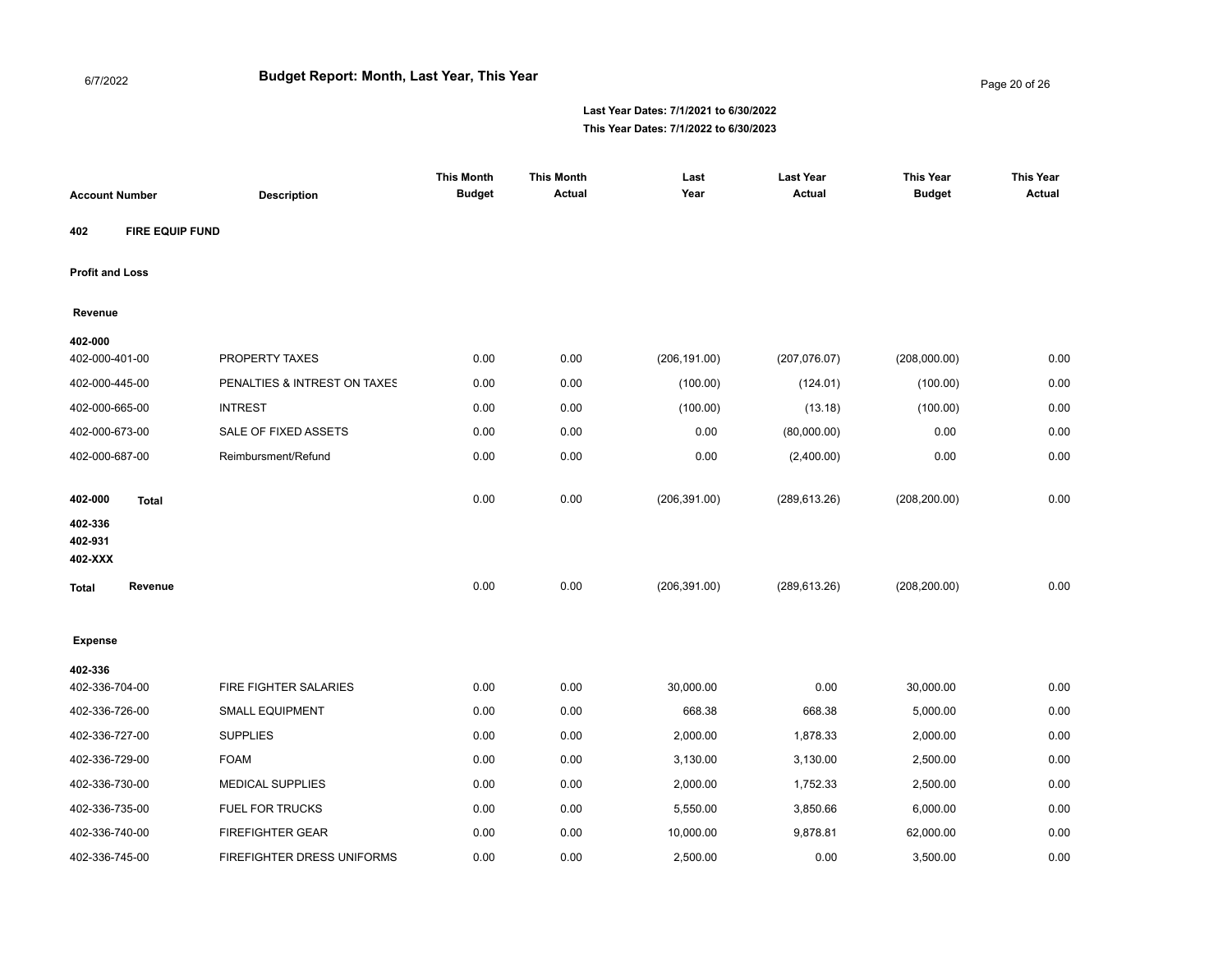| <b>Account Number</b>                     | <b>Description</b>               | <b>This Month</b><br><b>Budget</b> | <b>This Month</b><br><b>Actual</b> | Last<br>Year | <b>Last Year</b><br><b>Actual</b> | <b>This Year</b><br><b>Budget</b> | <b>This Year</b><br>Actual |
|-------------------------------------------|----------------------------------|------------------------------------|------------------------------------|--------------|-----------------------------------|-----------------------------------|----------------------------|
| 402-336-750-00                            | <b>RADIO BATTERIES</b>           | 0.00                               | 0.00                               | 2,000.00     | 0.00                              | 4,000.00                          | 0.00                       |
| 402-336-775-00                            | <b>POSTAGE</b>                   | 0.00                               | 0.00                               | 25.00        | 0.00                              | 25.00                             | 0.00                       |
| 402-336-830-00                            | DUES FIRE CHIEF                  | 0.00                               | 0.00                               | 100.00       | 100.00                            | 100.00                            | 0.00                       |
| 402-336-855-00                            | EDUCATION/MEETINGS               | 0.00                               | 0.00                               | 7,000.00     | 6,465.00                          | 5,000.00                          | 0.00                       |
| 402-336-860-00                            | <b>MILEAGE</b>                   | 0.00                               | 0.00                               | 150.00       | 0.00                              | 150.00                            | 0.00                       |
| 402-336-890-00                            | CONTINGENCY                      | 0.00                               | 0.00                               | 1,200.00     | 0.00                              | 5,000.00                          | 0.00                       |
| 402-336-910-00                            | <b>INSURANCE</b>                 | 0.00                               | 0.00                               | 4,200.00     | 0.00                              | 4,200.00                          | 0.00                       |
| 402-336-920-00                            | <b>UTILITIES</b>                 | 0.00                               | 0.00                               | 15,000.00    | 15,150.04                         | 15,000.00                         | 0.00                       |
| 402-336-930-00                            | <b>REPAIRS &amp; MAINTENANCE</b> | 0.00                               | 0.00                               | 24,731.62    | 24,626.96                         | 40,000.00                         | 0.00                       |
| 402-336-931-00                            | <b>BUILDING AND GROUNDS</b>      | 0.00                               | 0.00                               | 13,340.00    | 2,962.38                          | 15,000.00                         | 0.00                       |
| 402-336-935-00                            | <b>RADIO REPAIR</b>              | 0.00                               | 0.00                               | 1,000.00     | 621.68                            | 1,000.00                          | 0.00                       |
| 402-336-956-00                            | <b>MISCELLANEOUS</b>             | 0.00                               | 0.00                               | 11,380.00    | 11,511.15                         | 5,000.00                          | 0.00                       |
| 402-336-965-00                            | SOFTWARE SUPPORT FIRE TOOL       | 0.00                               | 0.00                               | 5,000.00     | 3,180.95                          | 6,500.00                          | 0.00                       |
| 402-336-970-00                            | <b>CAPITOL OUTLAY</b>            | 0.00                               | 0.00                               | 125,000.00   | 100,358.72                        | 30,000.00                         | 0.00                       |
| 402-336<br><b>Total</b><br>402-899        |                                  | 0.00                               | 0.00                               | 265,975.00   | 186,135.39                        | 244,475.00                        | 0.00                       |
| 402-965<br>402-965-999-00                 | <b>TRANSFER OUT</b>              | 0.00                               | 0.00                               | 21,777.50    | 21,777.50                         | 0.00                              | 0.00                       |
| 402-XXX<br><b>Expense</b><br><b>Total</b> |                                  | 0.00                               | 0.00                               | 287,752.50   | 207,912.89                        | 244,475.00                        | 0.00                       |
| <b>Total Excess Revenue to Expense</b>    | 0.00                             | 0.00                               | 81,361.50                          | (81,700.37)  | 36,275.00                         | 0.00                              |                            |
| 402<br><b>Fund</b><br>Total               | <b>FIRE EQUIP FUND</b>           | 0.00                               | 0.00                               | 81,361.50    | (81,700.37)                       | 36,275.00                         | 0.00                       |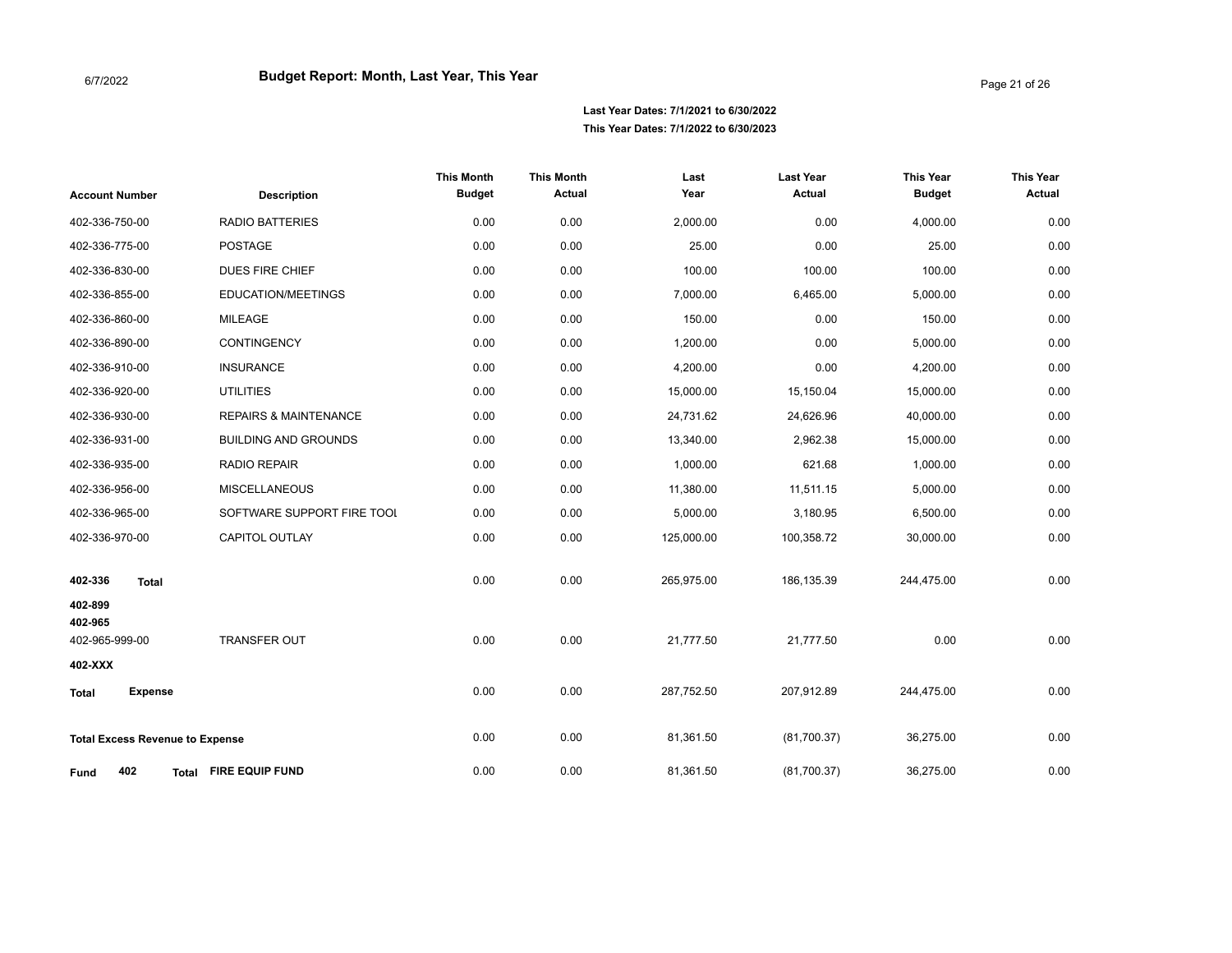# **Budget Report: Month, Last Year, This Year**

6/7/2022

#### Page 22 of 26

| <b>Account Number</b>                    | <b>Description</b> | <b>This Month</b><br><b>Budget</b> | <b>This Month</b><br>Actual | Last<br>Year | <b>Last Year</b><br>Actual | <b>This Year</b><br><b>Budget</b> | <b>This Year</b><br><b>Actual</b> |
|------------------------------------------|--------------------|------------------------------------|-----------------------------|--------------|----------------------------|-----------------------------------|-----------------------------------|
| 403                                      |                    |                                    |                             |              |                            |                                   |                                   |
| <b>Profit and Loss</b>                   |                    |                                    |                             |              |                            |                                   |                                   |
| Revenue                                  |                    |                                    |                             |              |                            |                                   |                                   |
| 403-336<br>403-931<br>403-XXX            |                    |                                    |                             |              |                            |                                   |                                   |
| Revenue<br><b>Total</b>                  |                    | 0.00                               | 0.00                        | 0.00         | 0.00                       | 0.00                              | 0.00                              |
| <b>Expense</b>                           |                    |                                    |                             |              |                            |                                   |                                   |
| 403-336<br>403-899<br>403-965<br>403-XXX |                    |                                    |                             |              |                            |                                   |                                   |
| <b>Expense</b><br>Total                  |                    | $0.00\,$                           | 0.00                        | 0.00         | 0.00                       | 0.00                              | 0.00                              |
| <b>Total Excess Revenue to Expense</b>   |                    | 0.00                               | 0.00                        | 0.00         | $0.00\,$                   | 0.00                              | 0.00                              |
| 403<br><b>Total</b><br>Fund              |                    | 0.00                               | 0.00                        | 0.00         | 0.00                       | 0.00                              | 0.00                              |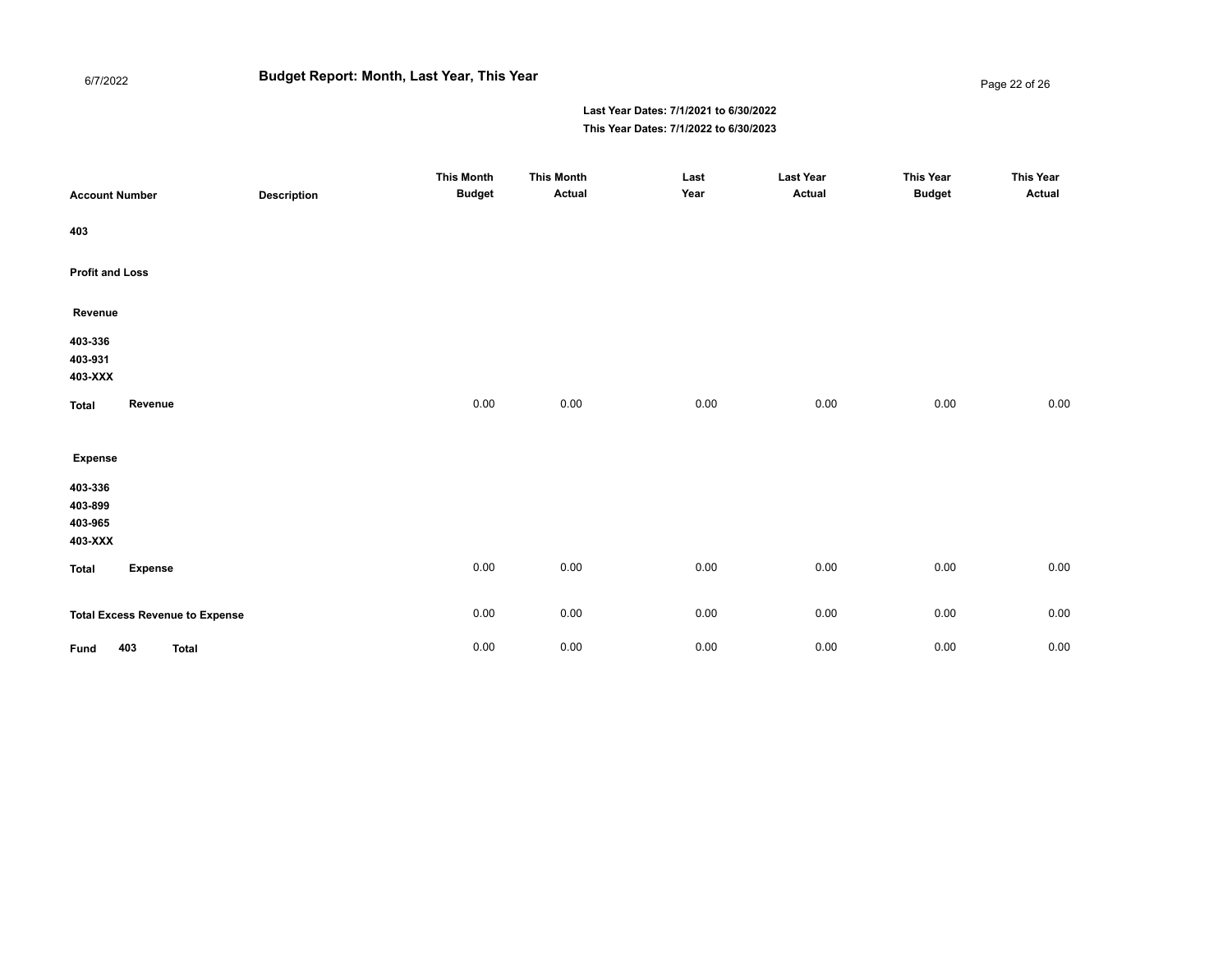# **Budget Report: Month, Last Year, This Year**

#### Page 23 of 26

| <b>Account Number</b>  |                                        | <b>Description</b> | <b>This Month</b><br><b>Budget</b> | <b>This Month</b><br>Actual | Last<br>Year | <b>Last Year</b><br>Actual | <b>This Year</b><br><b>Budget</b> | <b>This Year</b><br>Actual |
|------------------------|----------------------------------------|--------------------|------------------------------------|-----------------------------|--------------|----------------------------|-----------------------------------|----------------------------|
| 701                    |                                        |                    |                                    |                             |              |                            |                                   |                            |
| <b>Profit and Loss</b> |                                        |                    |                                    |                             |              |                            |                                   |                            |
| Revenue                |                                        |                    |                                    |                             |              |                            |                                   |                            |
| 701-XXX                |                                        |                    |                                    |                             |              |                            |                                   |                            |
| <b>Total</b>           | Revenue                                |                    | 0.00                               | 0.00                        | 0.00         | 0.00                       | 0.00                              | 0.00                       |
|                        |                                        |                    |                                    |                             |              |                            |                                   |                            |
| <b>Expense</b>         |                                        |                    |                                    |                             |              |                            |                                   |                            |
| 701-XXX                |                                        |                    |                                    |                             |              |                            |                                   |                            |
| Total                  | <b>Expense</b>                         |                    | 0.00                               | 0.00                        | 0.00         | 0.00                       | 0.00                              | 0.00                       |
|                        | <b>Total Excess Revenue to Expense</b> |                    | 0.00                               | 0.00                        | 0.00         | 0.00                       | 0.00                              | 0.00                       |
| Fund                   | 701<br><b>Total</b>                    |                    | 0.00                               | 0.00                        | 0.00         | 0.00                       | $0.00\,$                          | $0.00\,$                   |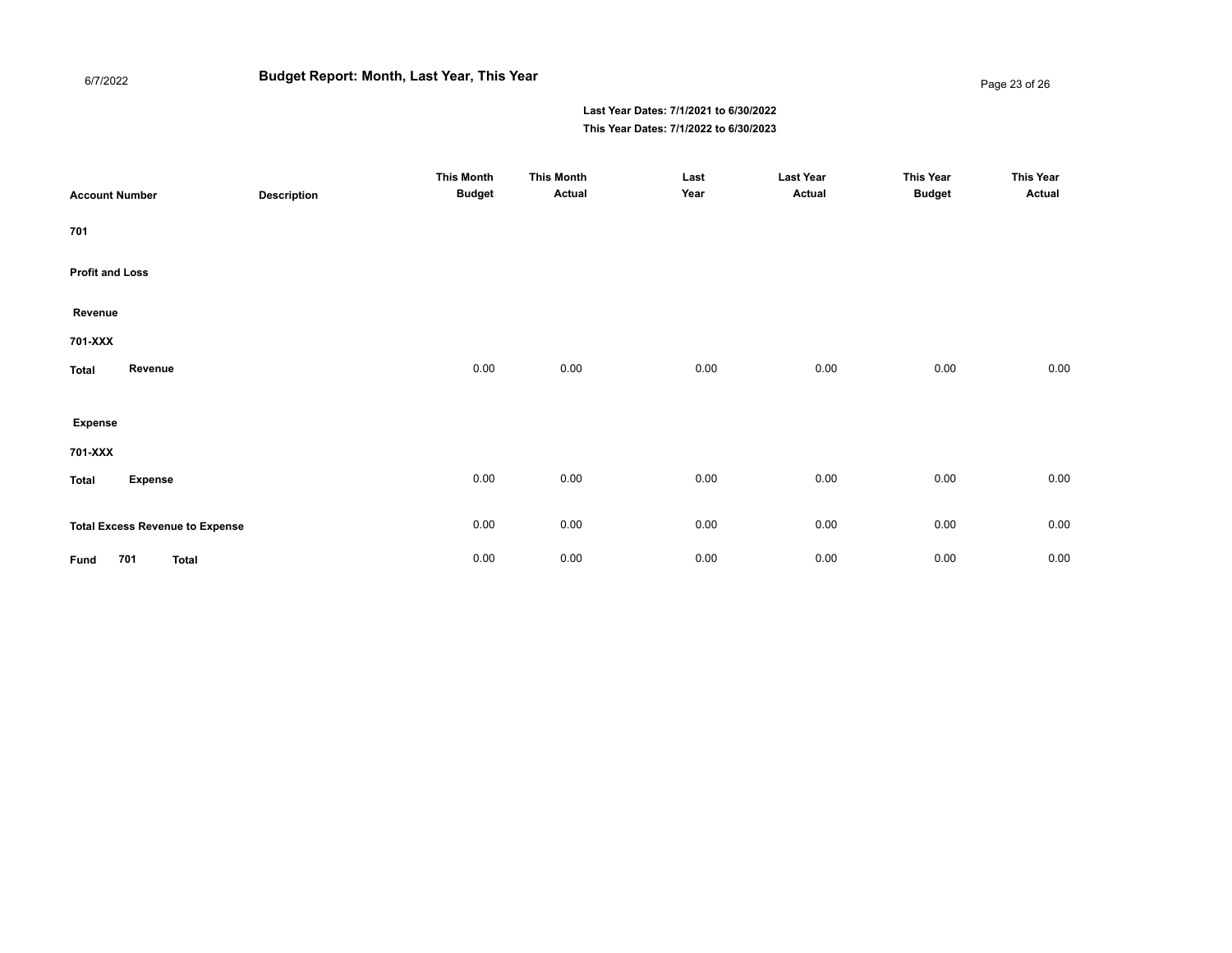# **Budget Report: Month, Last Year, This Year**

Page 24 of 26

| <b>Account Number</b>  |                                        | <b>Description</b> | <b>This Month</b><br><b>Budget</b> | <b>This Month</b><br>Actual | Last<br>Year | <b>Last Year</b><br>Actual | <b>This Year</b><br><b>Budget</b> | <b>This Year</b><br>Actual |
|------------------------|----------------------------------------|--------------------|------------------------------------|-----------------------------|--------------|----------------------------|-----------------------------------|----------------------------|
| 703                    |                                        |                    |                                    |                             |              |                            |                                   |                            |
| <b>Profit and Loss</b> |                                        |                    |                                    |                             |              |                            |                                   |                            |
| Revenue                |                                        |                    |                                    |                             |              |                            |                                   |                            |
| 703-XXX                |                                        |                    |                                    |                             |              |                            |                                   |                            |
| <b>Total</b>           | Revenue                                |                    | 0.00                               | 0.00                        | 0.00         | 0.00                       | 0.00                              | 0.00                       |
| <b>Expense</b>         |                                        |                    |                                    |                             |              |                            |                                   |                            |
| 703-XXX                |                                        |                    |                                    |                             |              |                            |                                   |                            |
| <b>Total</b>           | <b>Expense</b>                         |                    | 0.00                               | 0.00                        | 0.00         | 0.00                       | 0.00                              | $0.00\,$                   |
|                        | <b>Total Excess Revenue to Expense</b> |                    | 0.00                               | 0.00                        | 0.00         | 0.00                       | 0.00                              | 0.00                       |
| Fund                   | 703<br><b>Total</b>                    |                    | 0.00                               | 0.00                        | 0.00         | 0.00                       | $0.00\,$                          | 0.00                       |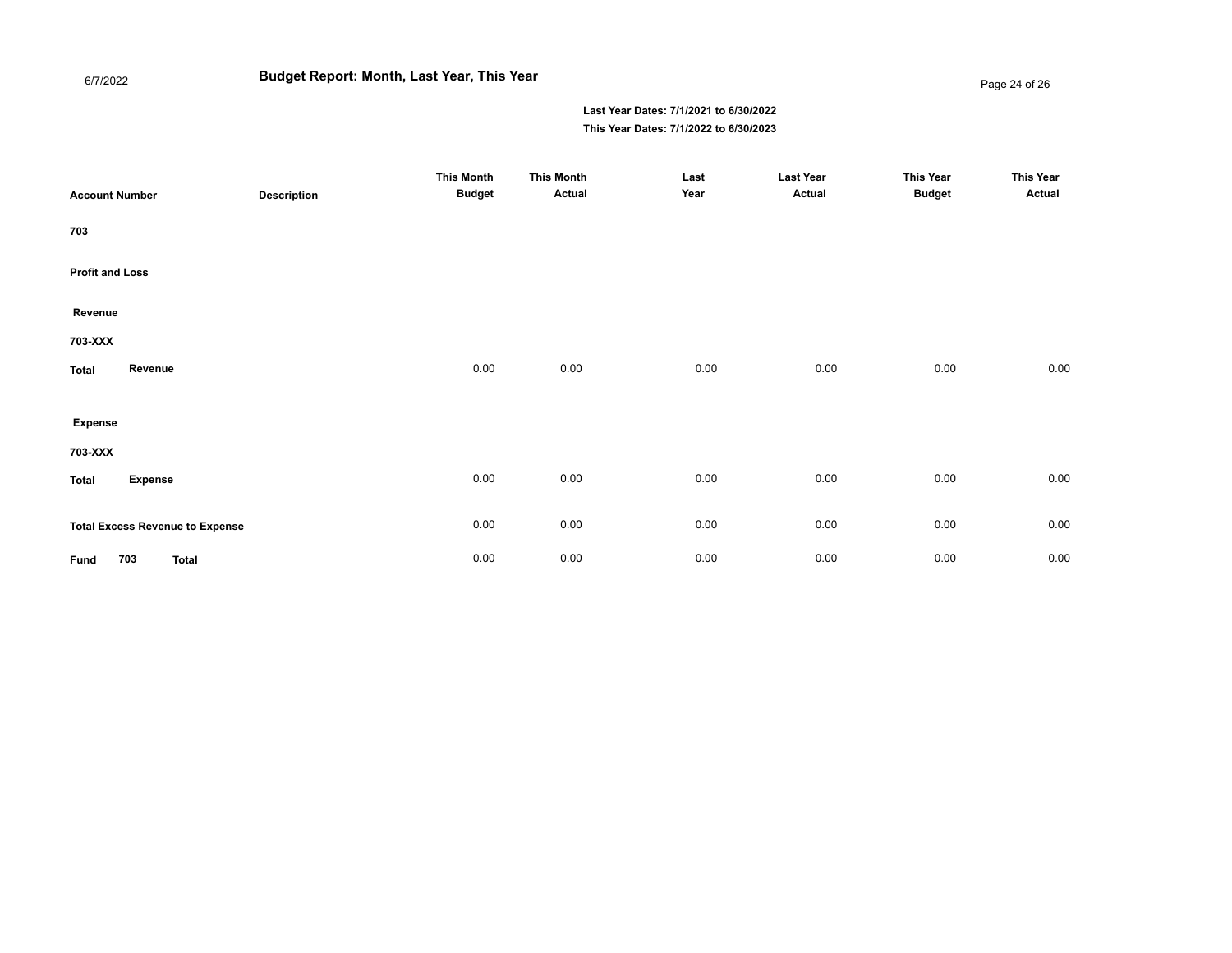#### Page 25 of 26

| <b>Account Number</b>                  | <b>Description</b>         | <b>This Month</b><br><b>Budget</b>                    | <b>This Month</b><br>Actual | Last<br>Year | <b>Last Year</b><br><b>Actual</b> | <b>This Year</b><br><b>Budget</b> | <b>This Year</b><br><b>Actual</b> |
|----------------------------------------|----------------------------|-------------------------------------------------------|-----------------------------|--------------|-----------------------------------|-----------------------------------|-----------------------------------|
| <b>WATER DISTRICT FUND</b><br>852      |                            |                                                       |                             |              |                                   |                                   |                                   |
| <b>Profit and Loss</b>                 |                            |                                                       |                             |              |                                   |                                   |                                   |
| Revenue                                |                            |                                                       |                             |              |                                   |                                   |                                   |
| 852-000<br>852-000-625-00              | WATER TAP IN FEES          | 0.00                                                  | 0.00                        | (30,000.00)  | 0.00                              | 0.00                              | 0.00                              |
| 852-000-665-00                         | WATER DISTRICT INTEREST    | 0.00                                                  | 0.00                        | 0.00         | (7.41)                            | 0.00                              | 0.00                              |
| 852-931<br>852-XXX                     |                            |                                                       |                             |              |                                   |                                   |                                   |
| Revenue<br>Total                       |                            | 0.00                                                  | 0.00                        | (30,000.00)  | (7.41)                            | 0.00                              | 0.00                              |
| <b>Expense</b>                         |                            |                                                       |                             |              |                                   |                                   |                                   |
| 852-536<br>852-536-956-00              | <b>MISCELLANEOUS</b>       | 0.00                                                  | 0.00                        | 178,000.00   | 136,426.41                        | 0.00                              | 0.00                              |
| 852-965<br>852-966<br>852-966-999-00   | <b>TRANSFER OUT</b>        | 0.00                                                  | 0.00                        | 0.00         | 51,250.45                         | 0.00                              | 0.00                              |
| 852-XXX                                |                            |                                                       |                             |              |                                   |                                   |                                   |
| <b>Expense</b><br><b>Total</b>         |                            | 0.00                                                  | 0.00                        | 178,000.00   | 187,676.86                        | 0.00                              | 0.00                              |
| <b>Total Excess Revenue to Expense</b> |                            | 0.00                                                  | 0.00                        | 148,000.00   | 187,669.45                        | 0.00                              | 0.00                              |
| 852<br>Fund<br>Total                   | <b>WATER DISTRICT FUND</b> | 0.00                                                  | 0.00                        | 148,000.00   | 187,669.45                        | 0.00                              | 0.00                              |
|                                        |                            |                                                       |                             |              |                                   |                                   |                                   |
| <b>Grand Totals:</b>                   |                            | 0.00                                                  | 0.00                        | 447,841.75   | (391, 558.51)                     | 409,037.84                        | 0.00                              |
|                                        |                            | This report was created with the following parameters |                             |              |                                   |                                   |                                   |